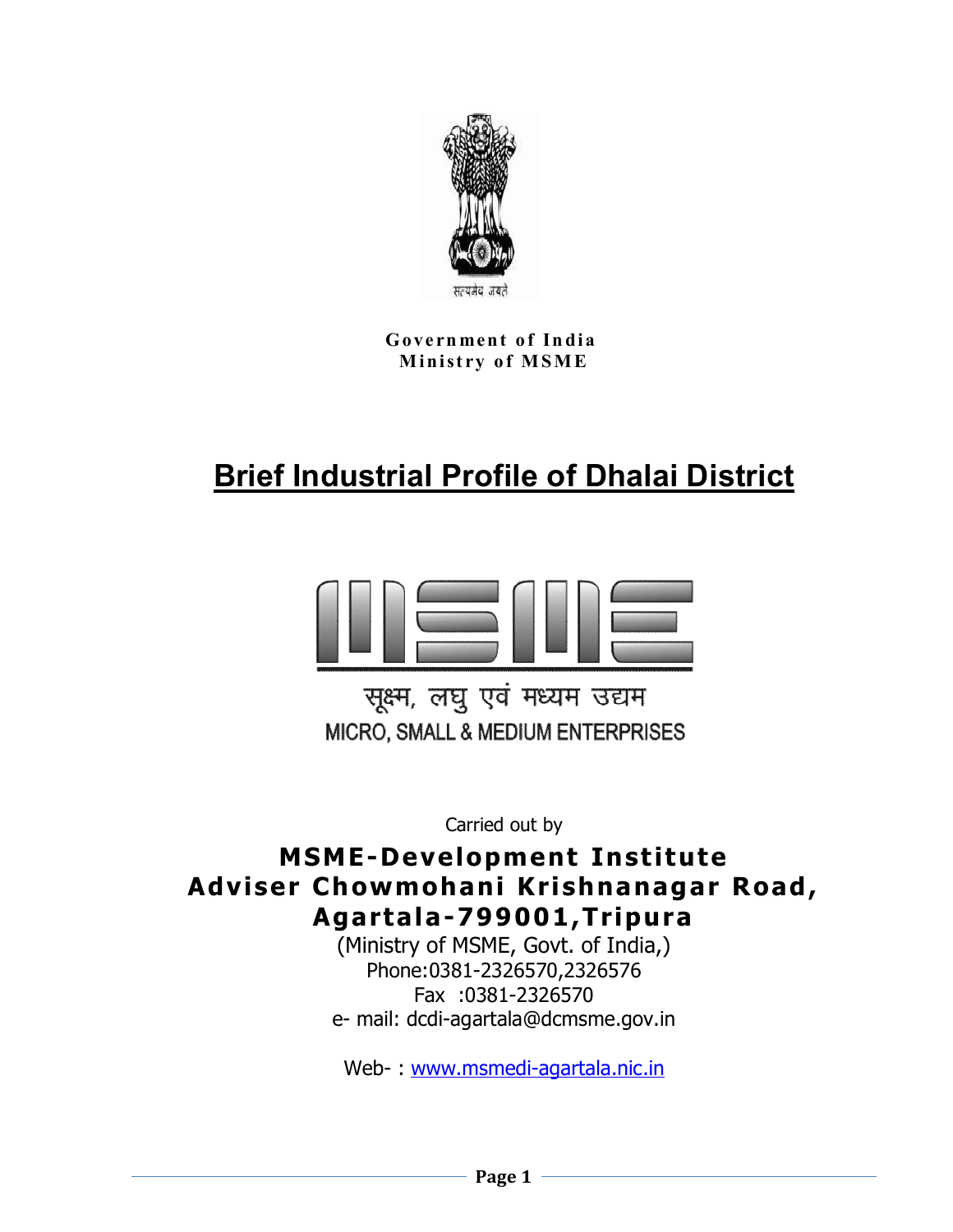| S.    | <b>Topic</b>                                                                  | Page           |
|-------|-------------------------------------------------------------------------------|----------------|
| No.   |                                                                               | No.            |
| 1.    | General Characteristics of the District                                       | 3              |
| 1.1   | Location & Geographical Area                                                  | 3              |
| 1.2   | Topography                                                                    | 3              |
| 1.3   | Availability of Minerals.                                                     | 4              |
| 1.4   | Forest                                                                        | 6              |
| 1.5   | Administrative set up                                                         | $\overline{7}$ |
| 2.    | District at a glance                                                          | $\overline{7}$ |
| 2.1   | Existing Status of Industrial Area in the Dhalai District.                    | 11             |
| 3.    | <b>Industrial Scenario Of Dhalai District</b>                                 | 11             |
| 3.1   | Industry at a Glance                                                          | 11             |
| 3.2   | Year Wise Trend Of Units Registered                                           | 12             |
| 3.3   | Details Of Existing Micro & Small Enterprises & Artisan Units In The District | 13             |
| 3.4   | Large Scale Industries / Public Sector undertakings                           | 14             |
| 3.5   | Major Exportable Item                                                         | 15             |
| 3.6   | <b>Growth Trend</b>                                                           | 16             |
| 3.7   | Vendorisation / Ancillarisation of the Industry                               | 16             |
| 3.8   | Medium Scale Enterprises                                                      | 16             |
| 3.8.1 | List of the units in Dhalai District & near by Area                           | 16             |
| 3.8.2 | Major Exportable Item                                                         | 16             |
| 3.9   | <b>Service Enterprises</b>                                                    | 16             |
| 3.9.1 | Potentials areas for service industry                                         | 16             |
| 3.10  | Potential for new MSMEs                                                       | 17             |
| 4.    | Existing Clusters of Micro & Small Enterprise                                 | 18             |
| 4.1   | Detail Of Major Clusters                                                      | 18             |
| 4.1.1 | Manufacturing Sector                                                          | 18             |
| 4.1.2 | Service Sector                                                                | 18             |
| 4.2   | Details of Identified cluster                                                 | 18             |
| 5.    | General issues raised by industry association during the course of meeting    | 18             |
| 6.    | Prospects of training Programmes during 2012-13                               | 19             |
| 7.    | Action plan for MSME Schemes during 2012-13                                   | 20             |
| 8.    | Steps to set up MSMEs                                                         | 21             |
| 9.    | Additional information if any                                                 | 23             |

## **Contents**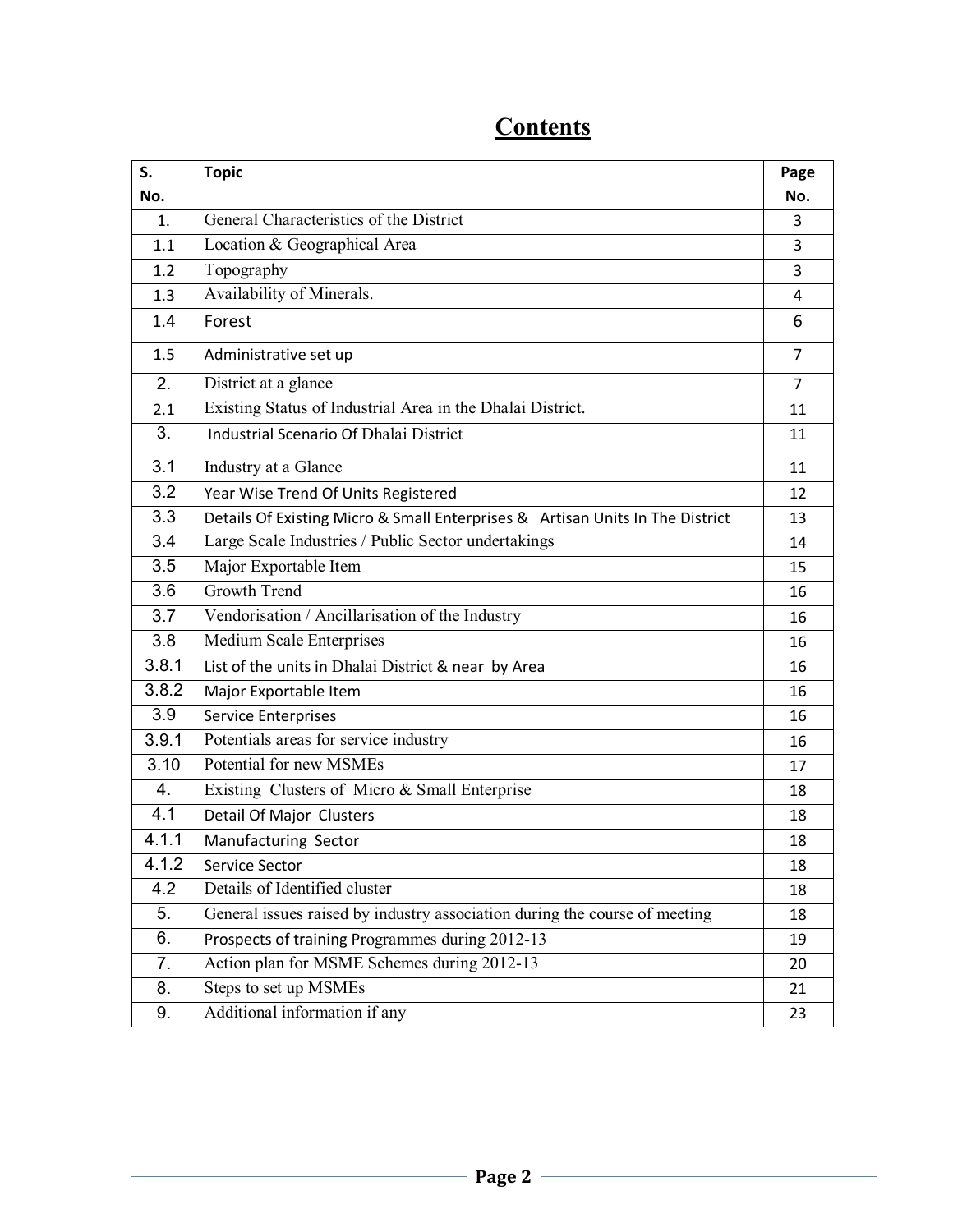## **Brief Industrial Profile of Dhalai District**

### 1. **General Characteristics of the District:**

Dhalai is an administrative district in the state of Tripura in India. The district headquarter is located at Ambassa. Dhalai district was created in between two hill ranges of Longthrai and Atharamura in the year of 1995 by bifurcating of North Tripura district and including part of Amarpur Sub Division under South District. The district consists of four sub divisions and five blocks of which 70% area is covered by forest area and 59% of total population is belonging to ST communities . Thus, it is a tribal dominated district and rich in bio-diversity.

### **1.1 Location & Geographical Area.**

The district is situated approximately between 91 degrees and 51 minutes and between 23 degrees 56 minutes north. The district covers an area of 2523 km². Geography of Dhalai Disreict comprises mostly hilly and Forest covered areas. Topographical features of Dhalai District include huge natural recourses, favorable climate as well as adequate and well spread rain fall, huge human recourses .It also comprises vast water areas including four major rivers. Maximum temperature recorded indistrict varies from 36 degree Celsius to 28 degree Celsius and minimum ranges from 17 degree Celsius to 6 degree Celsius. Average rain fall of the district is 220 cm. Major river of Dhalai District are Gomti River, Khowai, Dhalai and Manu. Geography of Dhalai District is also Characterized by major hills namely Atharamura, Longtharai, Kalajhahari and part of Sakhan.

### **1.2 Topography:**

In 2006 the Ministry of Panchayati Raj named Dhalai one of the country's 250 most backward districts (out of a total of 640). It is the only district in Tripura currently receiving funds from the Backward Regions Grant Fund Programme (BRGF).

Dhalai shares the Lok Sabha constituency of Tripura East (shared with North Tripura and South Tripura districts.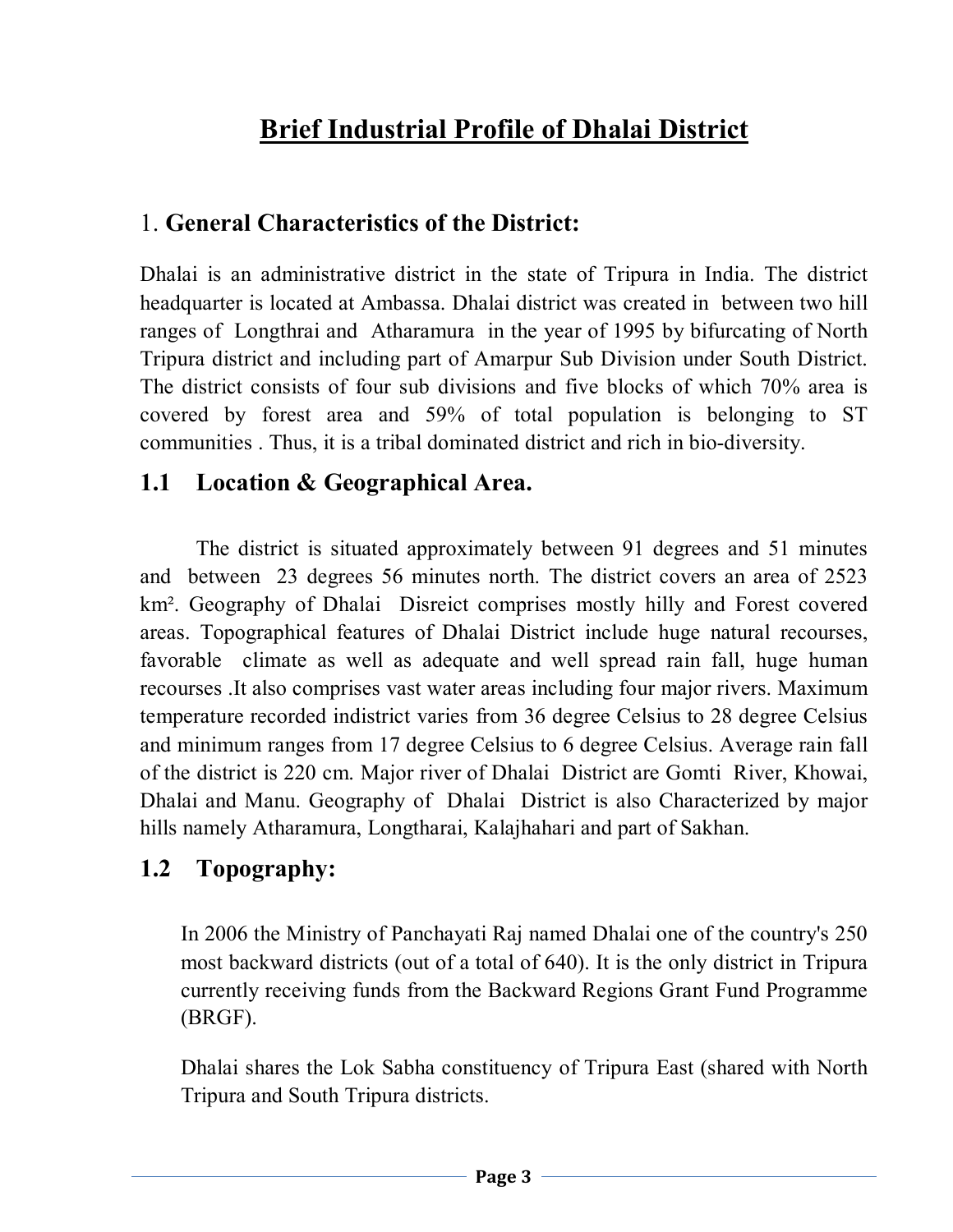According to the 2011 census Dhalai district has a population of 377,988 roughly equal to the nation of Maldives. This gives it a ranking of 564th in India (out of a total of 640).The district has a population density of 157 inhabitants per square kilometre (410 /sq mi) . Its population growth rate over the decade 2001-2011 was 22.78 %.Dhalai has a sex ratio of 945 females for every 1000 males and a literacy rate of 86.82 %.

### **1.3 Availability of Minerals:**

### **Mineral Resource of Tripura**

| <b>Mineral</b> | <b>Location</b>                                                                                                                                                                                                                                                                                                                                    | <b>Uses</b>                                              |
|----------------|----------------------------------------------------------------------------------------------------------------------------------------------------------------------------------------------------------------------------------------------------------------------------------------------------------------------------------------------------|----------------------------------------------------------|
| Clay           | All over the State generally in river<br>bank deposit                                                                                                                                                                                                                                                                                              | Sanitary ware<br>Stone wares                             |
|                | Good clay deposit in West and<br>South region.<br>Total 1.73 million ton deposit in<br>four zone out of six zones*<br>[* Mohanpur-Bamutia-Kamalghat;<br>Bisramganj-Bagma; Champamura-<br>Baldakhal-Jogendranagar; Khowai-<br>Teliamura-Ampi; Shantirbazar-<br>Udaipur; Kumarghat and<br>Baidyathakurpara-Anadanagar-<br>Maheshkhola-Dukli-Sonamura | Sewerage pipes<br>Electric insulator<br>Refractory grade |
| Glass<br>Sand  | area]<br>Bishramganj (160,000t)<br>Old Agartala (16,000t)<br>Jogendranagar (3627t)<br>Sekerkota (80,000t)<br>Dasharambari (5330t)<br>Mohanpur $(97, 875t)$<br>Baidyathakurpara-Anadanagar<br>Maheshkhola and Dukli (NA)<br>Total Reserve 3,62,832 tonnes                                                                                           | Many uses                                                |

 *[Source: GSI Report 1982, 1999]*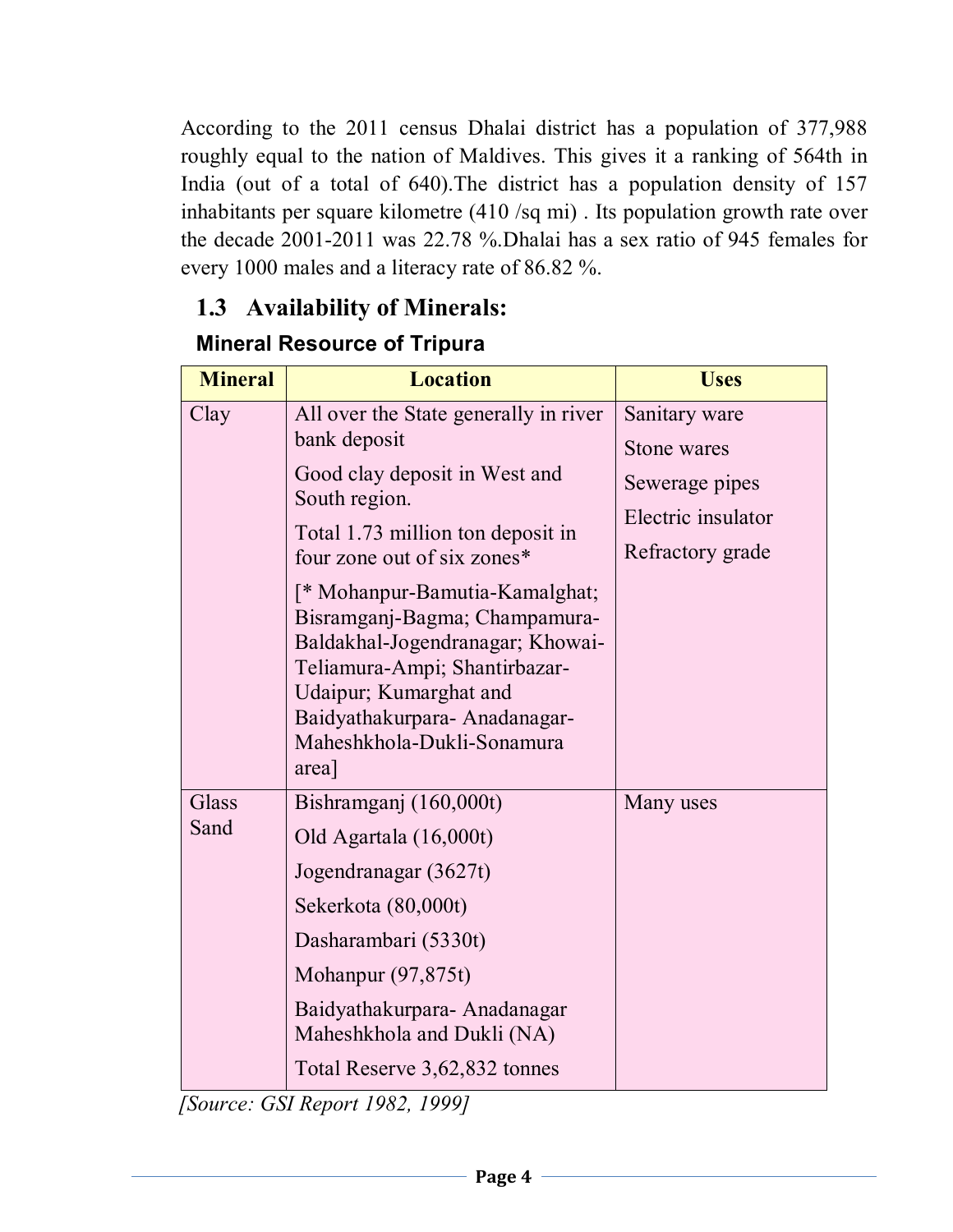Of the total geographical area of Tripura, 76% can be marked as of "Tertiary" origin and 24% belong to Quaternary period; none of these contain any major mineral resource. A GSI Report of 1982 provide a list of Non-metallic and metallic mineral vis-a-vis their location or otherwise in Tripura (at page-6) indicating the poor profile.

|  | <b>Mineral Resource potential in Tripura</b> |  |  |  |
|--|----------------------------------------------|--|--|--|
|--|----------------------------------------------|--|--|--|

| SI.<br><b>No.</b> | <b>Mineral</b>      | <b>Status</b>                      |  |  |
|-------------------|---------------------|------------------------------------|--|--|
| $\mathbf{A}$ .    | <b>Non-metallic</b> |                                    |  |  |
| 1.                | Lime stone          | Commodity not located or<br>absent |  |  |
| 2.                | Dolomite            | Commodity not located or<br>absent |  |  |
| 3.                | Coal                | Commodity not located or<br>absent |  |  |
| $\overline{4}$ .  | Clay                | Commodity not located or<br>absent |  |  |
| 5.                | Refractories        | Commodity not located or<br>absent |  |  |
| 6.                | Glass sand          | Good reserve, low grade            |  |  |
| 7.                | Graphite            | Commodity not located or<br>absent |  |  |
| 8.                | Fertilizer          | Commodity not located or<br>absent |  |  |
| 9.                | Gravel sand silt    | Good reserve, low grade            |  |  |
| 10.               | Building stone      | Commodity not located or<br>absent |  |  |
| <b>B.</b>         | <b>Metallic</b>     |                                    |  |  |
| 11.               | Ferrous             | Commodity not located or<br>absent |  |  |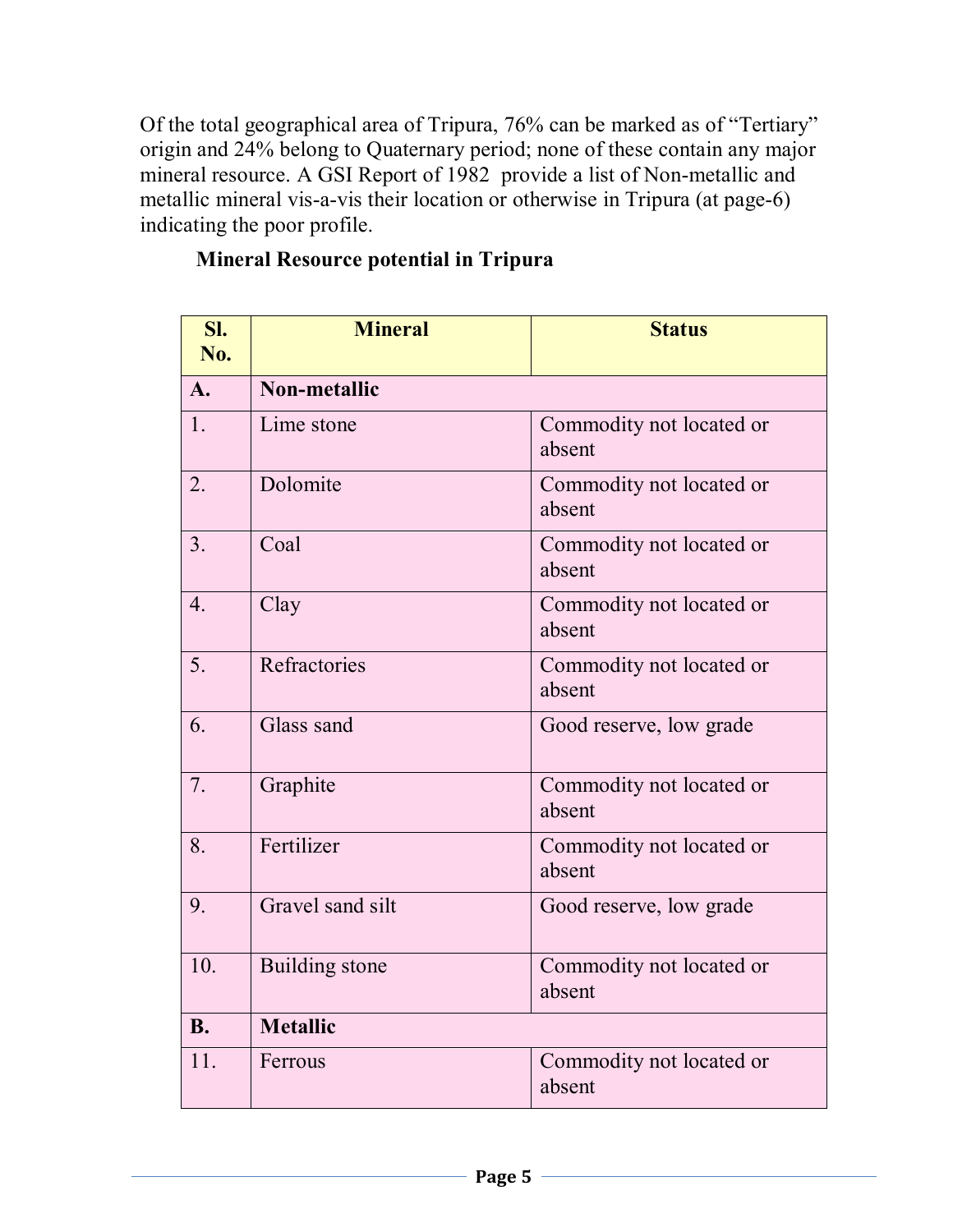| Non-ferrous  | Commodity not located or<br>absent |
|--------------|------------------------------------|
| Noble metals | Commodity not located or<br>absent |

#### [Source: GSI Report 1982]

 The current production of natural gas is estimated at one million cubic meters per day. The available figure for 1990-91 to 1997-98 shows a fast increasing rate of production from 70 million tonnes per year in 1990-91 to 2.7x in 8 years reaching 196 million tones in 1997-98.

### **1.4 FOREST :**

The state of Tripura, with a geographical area of 10491 km2 is predominantly hilly  $(60\%)$  & is surrounded on three sides by a deltaic basin of Bangladesh. The state is situated between 22o57' & 24o32'N and 91o10' & 92o20'E with tropic of cancer passing through it. The State is situated in the southwestern extremity of North-East region of the country. It shares border (1001 km in perimeter) with Bangladesh, Assam and Mizoram. International border with Bangladesh is 856 km, which is almost completely open and porous.

The forests in the state are mainly tropical evergreen, semi evergreen, and moist deciduous. Sizeable area is covered with bamboo brakes which virtually form a "Sub climax" resulting from shifting cultivation from time immemorial. The details of forest resources are given below.

- (a) Forest cover of Dhalai District : 1859.37 sq.km
- (b) Reserved Forest area: 1091.85 sq.km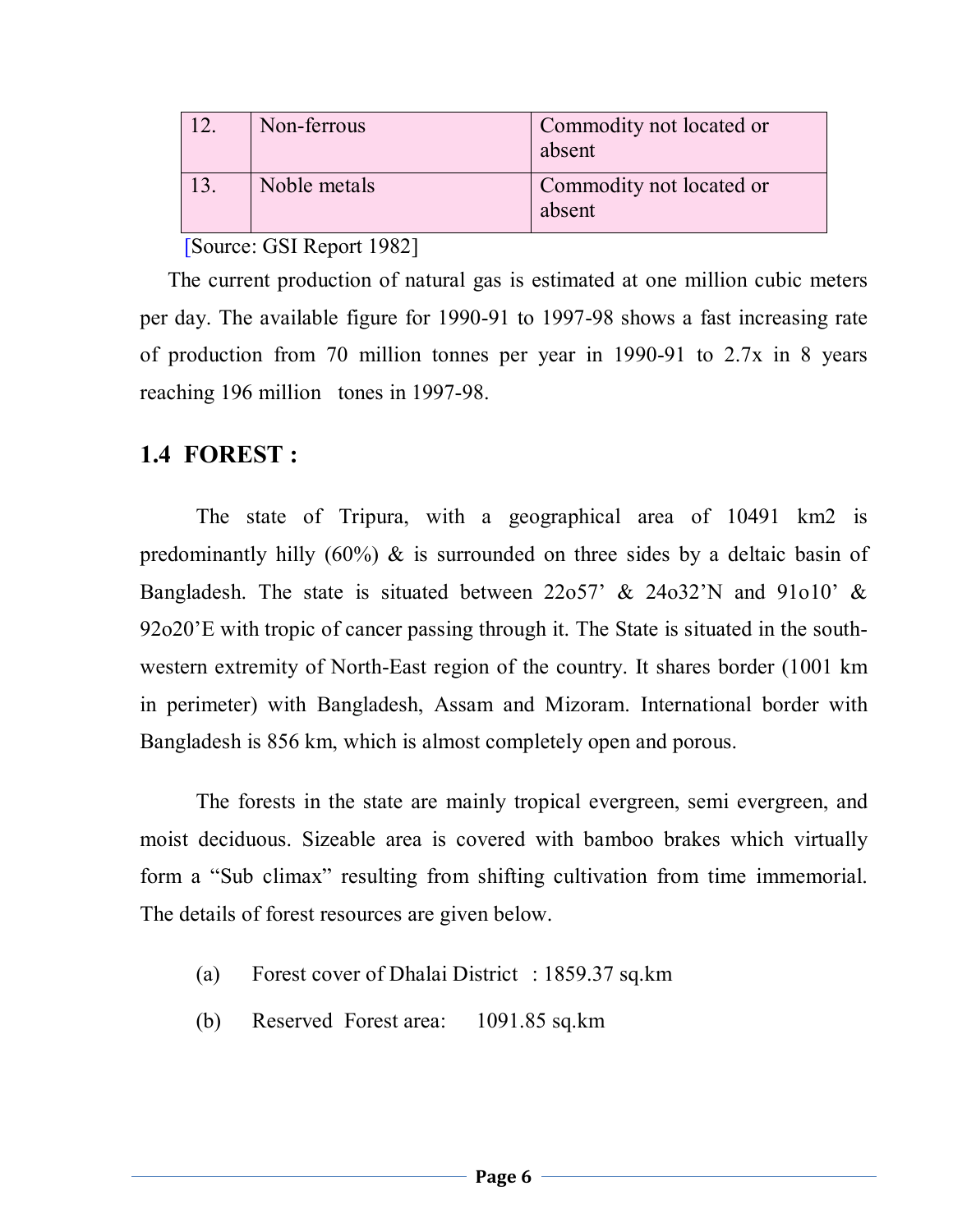### **1.5 Administrative set up.**

There are four sub divisions in the district. Kamalpur is the oldest sub division in the district. Gandachara was created by bifurcation of erstwhile Amarpur sub division in South district in the year of 1989 and Longtharai vally was created in the year of 1993 by bifurcation of erstwhile Kailashahar in the North Tripura district. Similarly, Ambassa was created in the year 1998 by bifurcation of erstwhile Kamalpur & Gandachara Sub divisions.

| S.             | Particular                  | Year                         | Unit           | <b>Statistics</b>   |
|----------------|-----------------------------|------------------------------|----------------|---------------------|
| N <sub>0</sub> |                             |                              |                |                     |
| 1.             |                             | <b>Geographical features</b> |                |                     |
| (A)            | Geographical Data           |                              |                |                     |
|                | i) Latitude                 | 2011                         |                | 91 degrees and      |
|                |                             |                              |                | 51 minutes and      |
|                |                             |                              |                | between 23          |
|                |                             |                              |                | degrees 56          |
|                |                             |                              |                | minutes north.      |
|                | ii) Longitude               | 2011                         |                | $91^{\circ}$ 9' and |
|                |                             |                              |                | $91^0$ 47' East     |
|                | iii) Geographical Area      | 2011                         | Sq.Kms.        | $2523$ sq.kms       |
| (B)            | <b>Administrative Units</b> |                              |                |                     |
|                | i) Sub divisions            | 2011                         | no             | 04                  |
|                | ii) Tehsils                 | 2011                         | no             | 18                  |
|                | iii) Sub-Tehsil             | 2011                         | N <sub>0</sub> |                     |
|                | iv) Patwar Circle           | 2011                         | N <sub>o</sub> |                     |

### **2. District at a glance:**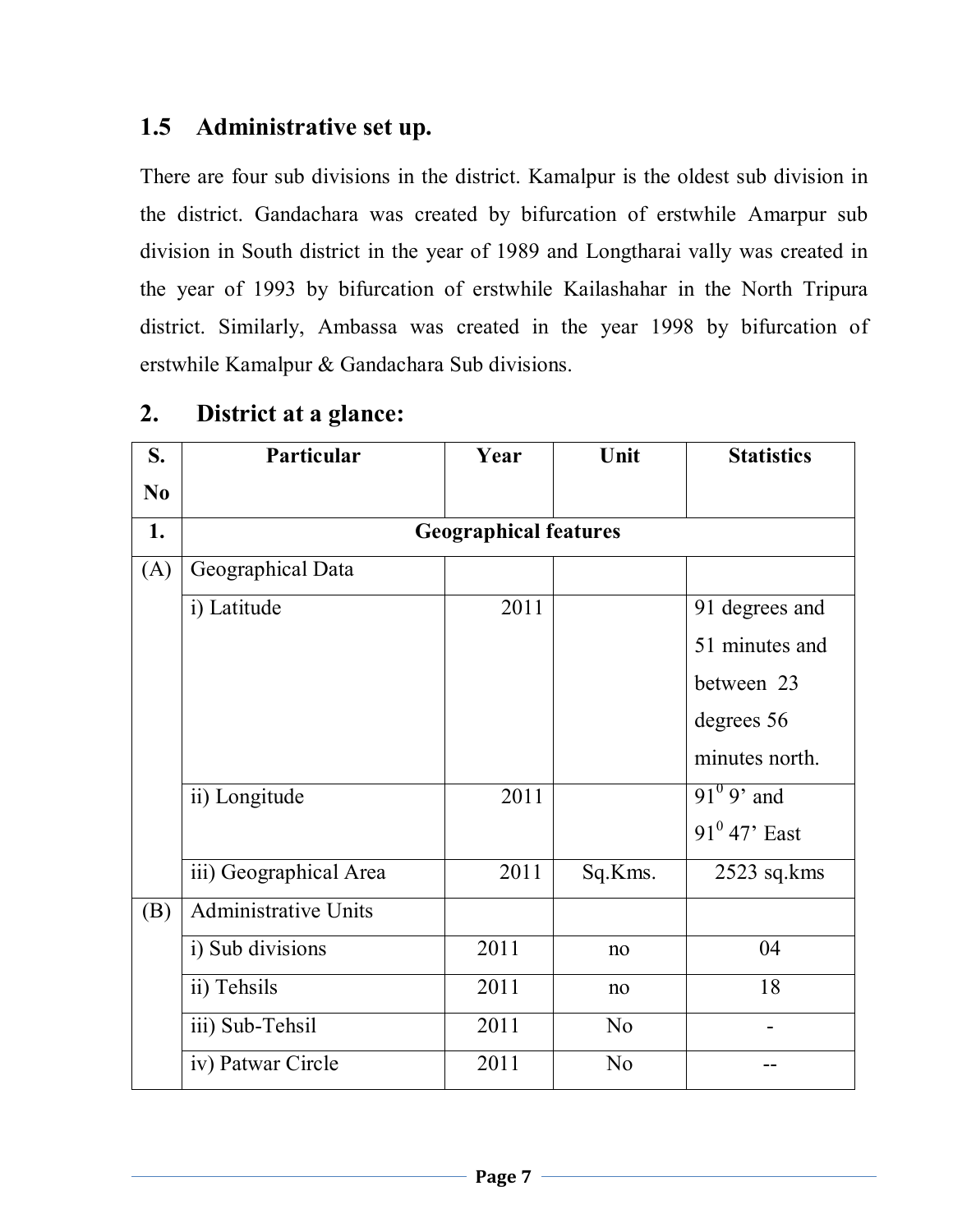|             | v) Panchayat Simitis           | 2011       | N <sub>0</sub>  |              |  |  |
|-------------|--------------------------------|------------|-----------------|--------------|--|--|
|             | vi)Nagar Panchayat             | 2011       | N <sub>0</sub>  | 01           |  |  |
|             | vii) Nagar Palika              | 2011       | N <sub>o</sub>  |              |  |  |
|             | viii) Gram Panchayats          | 2011       | N <sub>o</sub>  | 34           |  |  |
|             | xi) Revenue villages           | 2011       | N <sub>o</sub>  | 1078         |  |  |
|             | x) Assembly Area               | 2011       | N <sub>0</sub>  | $\mathbf{1}$ |  |  |
| 2.          |                                | Population |                 |              |  |  |
| (A)         | Sex-wise                       |            |                 |              |  |  |
|             | i) Male                        | 2011       | N <sub>0</sub>  | 1,94,342     |  |  |
|             | ii) Female                     | 2011       | N <sub>o</sub>  | 1,83,646     |  |  |
| (B)         | <b>Rural Population</b>        | 2011       | N <sub>0</sub>  | 3, 37, 513   |  |  |
| 3.          | <b>Agriculture</b>             |            |                 |              |  |  |
| A.          | Land utilization               |            |                 |              |  |  |
|             | i) Total Area                  | 2010-11    | Sq.kms.         | 2312         |  |  |
|             | ii) Forest cover               | 2010-11    | $\epsilon$      | 1859.37      |  |  |
|             | iii) Non Agriculture Land      | 2010-11    | $\zeta$ $\zeta$ | 1091.85      |  |  |
|             | v) Cultivable Barren Land      | 2010-11    | Hectares        |              |  |  |
| 4.          | Forest                         |            |                 |              |  |  |
|             | (i) Forest                     | 2010-11    | Sq.kms          | 1859.37      |  |  |
| 5.          | <b>Livestock &amp; Poultry</b> |            |                 |              |  |  |
|             |                                |            |                 |              |  |  |
| $A_{\cdot}$ | <b>Cattle</b>                  |            |                 |              |  |  |
|             |                                |            |                 |              |  |  |
|             | i) Cows                        | 2007       | Nos.            | 4741         |  |  |
|             | ii) Buffaloes                  | 2007       | Nos.            | 4441         |  |  |
| <b>B.</b>   | <b>Other livestock</b>         |            |                 |              |  |  |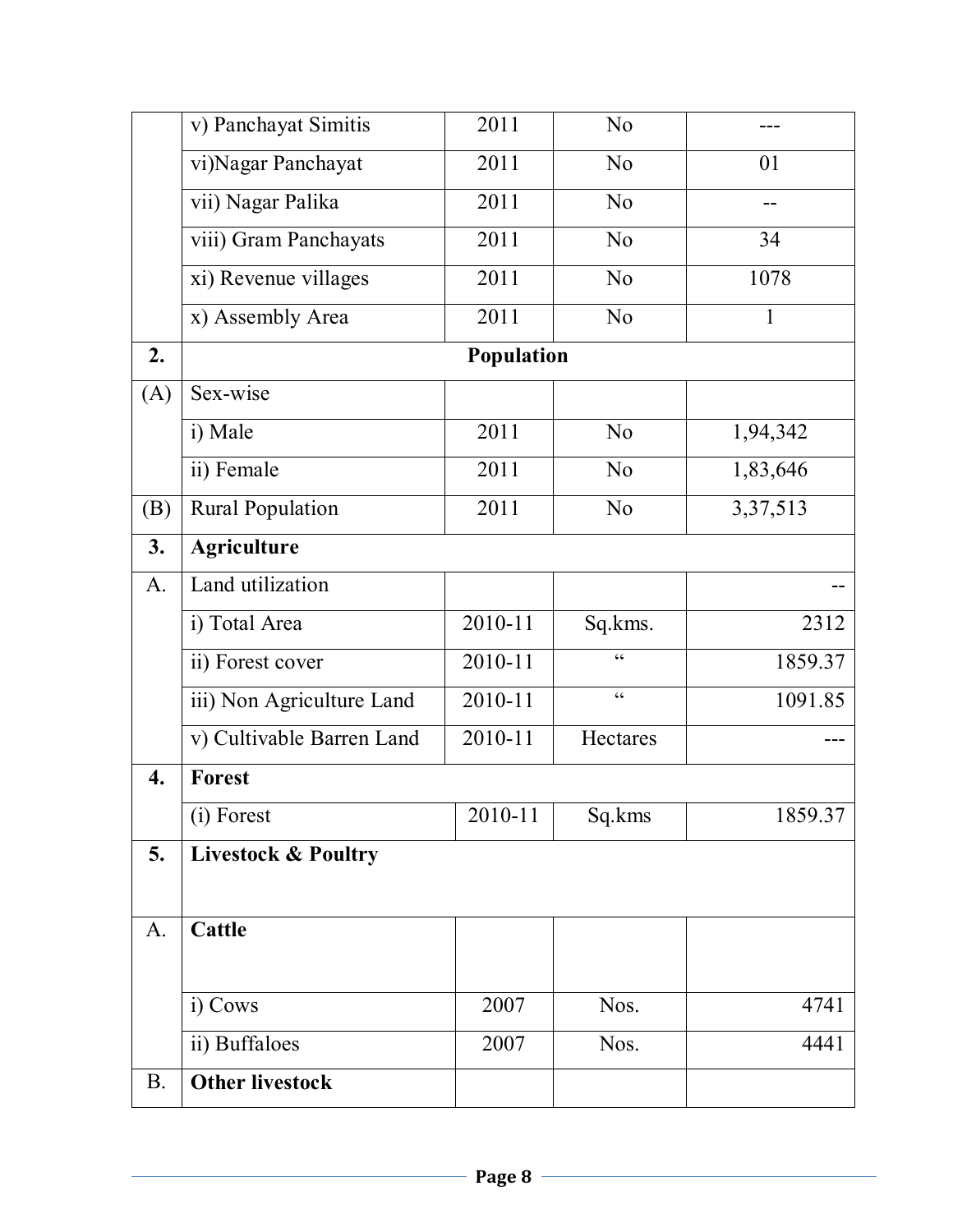| i) Goats                      | 2007        | Nos.        | 49,737    |
|-------------------------------|-------------|-------------|-----------|
| ii) Pigs                      | 2007        | Nos.        | 9838      |
| iii) Dogs & Bitches           | 2007        | Nos.        | 112871    |
| iv) Railways                  |             |             |           |
|                               |             |             |           |
| i) Length of rail line        | 2010-11     | Kms         | 12        |
| V) Roads                      |             |             |           |
| (a) National Highway          | 2010-11     | Kms         | 32        |
| (b) State Highway             | 2010-11     | Kms         | 114       |
| (c) Main District Highway     | 2010-11     | Kms         |           |
| (d) Other district & Rural    | $2010 - 11$ | Kms         |           |
| Roads                         |             |             |           |
| (e) Rural road/ Agriculture   | 2010-11     | Kms         | 1395 Kms  |
| <b>Marketing Board Roads</b>  |             |             |           |
| (f) Kachacha Road             | 2010-11     | Kms         |           |
| (VI) Communication            |             |             |           |
| (a) Telephone connection      | 2010-11     |             | 57,897    |
| (in Tripura)                  |             |             |           |
| (b) Post offices (in Tripura) | 2010-11     | Nos.        | 716       |
| (c)Telephonecenter/exchang    | 2010-11     | Nos.        | 84        |
| es (in Tripura)               |             |             |           |
| (d) Density of Telephone      | 2010-11     | Nos./1000   | 34.519    |
|                               |             | person      |           |
| (e) Density of Telephone      | 2010-11     | No. per KM. | 10        |
| (f) PCO Rural                 | 2010-11     | No.         | Data Not  |
|                               |             |             | available |
|                               |             |             |           |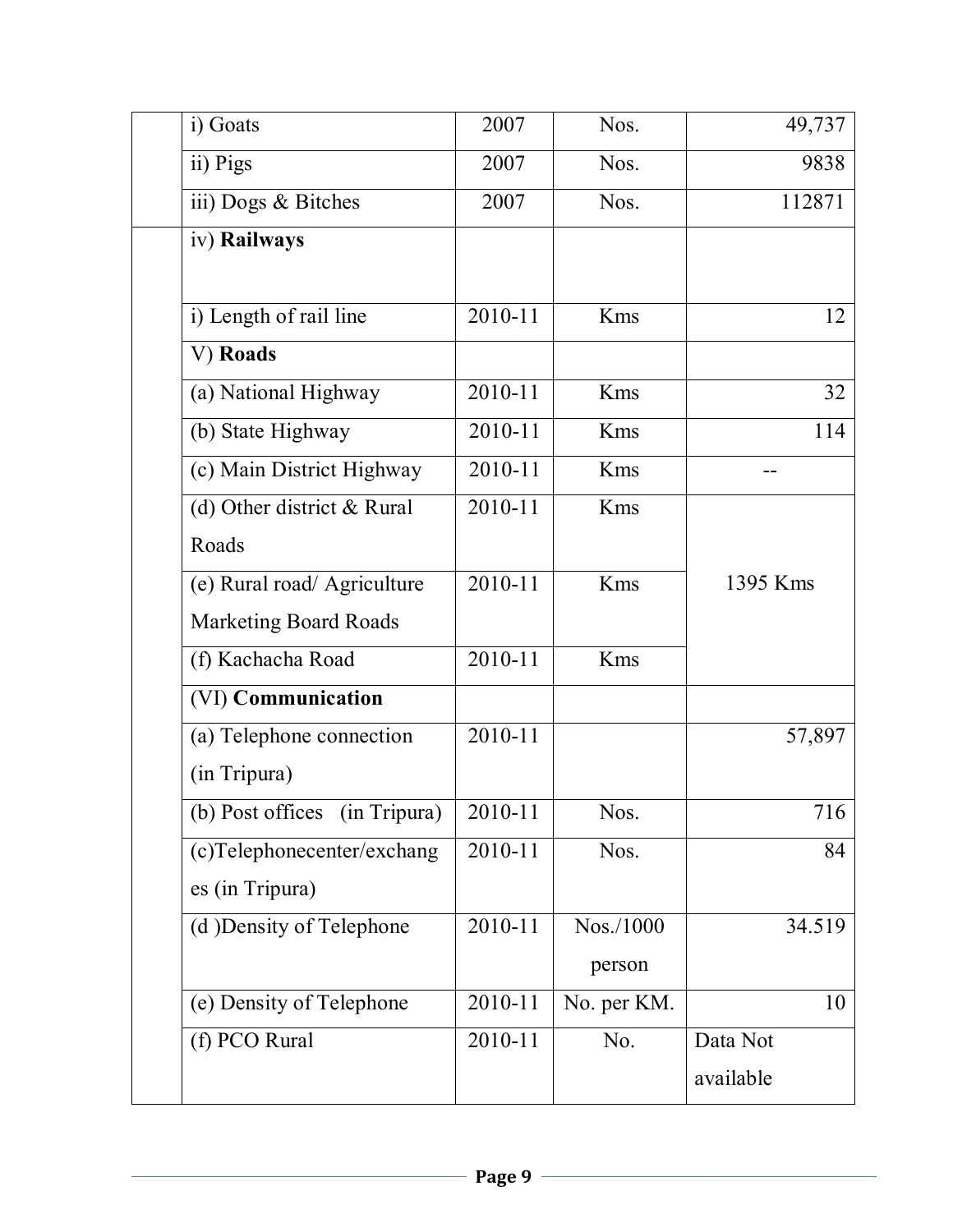| (g) PCO STD (in Tripura)   | 2010-11 | No.              | 4,705          |
|----------------------------|---------|------------------|----------------|
| (h) Mobile                 | 2010-11 | No.              | 3,25,270       |
| (BSNL mobile in Tripura)   |         |                  |                |
| (VII) Public Health        | 2010-11 |                  |                |
|                            |         |                  |                |
| (a) Allopathic Hospital    |         | No.              | 34             |
| (b) Beds in Allopathic     |         | No.              | 270            |
| hospitals                  |         |                  |                |
| (c) Ayurvedic Hospital     |         | No.              | 11             |
| (d) Beds in Ayurvedic      |         | N <sub>0</sub> . |                |
| hospitals                  |         |                  |                |
| (e) Unani hospitals        |         | No.              |                |
| (f) Community health       |         | No.              | 4              |
| centers                    |         |                  |                |
| (g) Primary health centers |         | No.              | 12             |
| (h) Dispensaries           |         |                  | 288            |
| (i) Sub Health Centers     |         | No.              | 68             |
| (j) Private hospitals      |         | No.              | 11             |
| (VIII) Banking commercial  |         |                  |                |
| (a) Commercial Bank        |         | Nos.             | 24             |
| (b) Rural Bank Products    |         | Nos.             | Banking        |
| (c) Co-Operative Bank      |         | Nos.             | <b>Banking</b> |
| products                   |         |                  |                |
| (d) PLDB Branches          |         | Nos.             |                |
| (IX) Education             |         |                  |                |
| (a) Primary school         |         | Nos.             | 480            |
| (b) Middle schools         |         | Nos.             | 245            |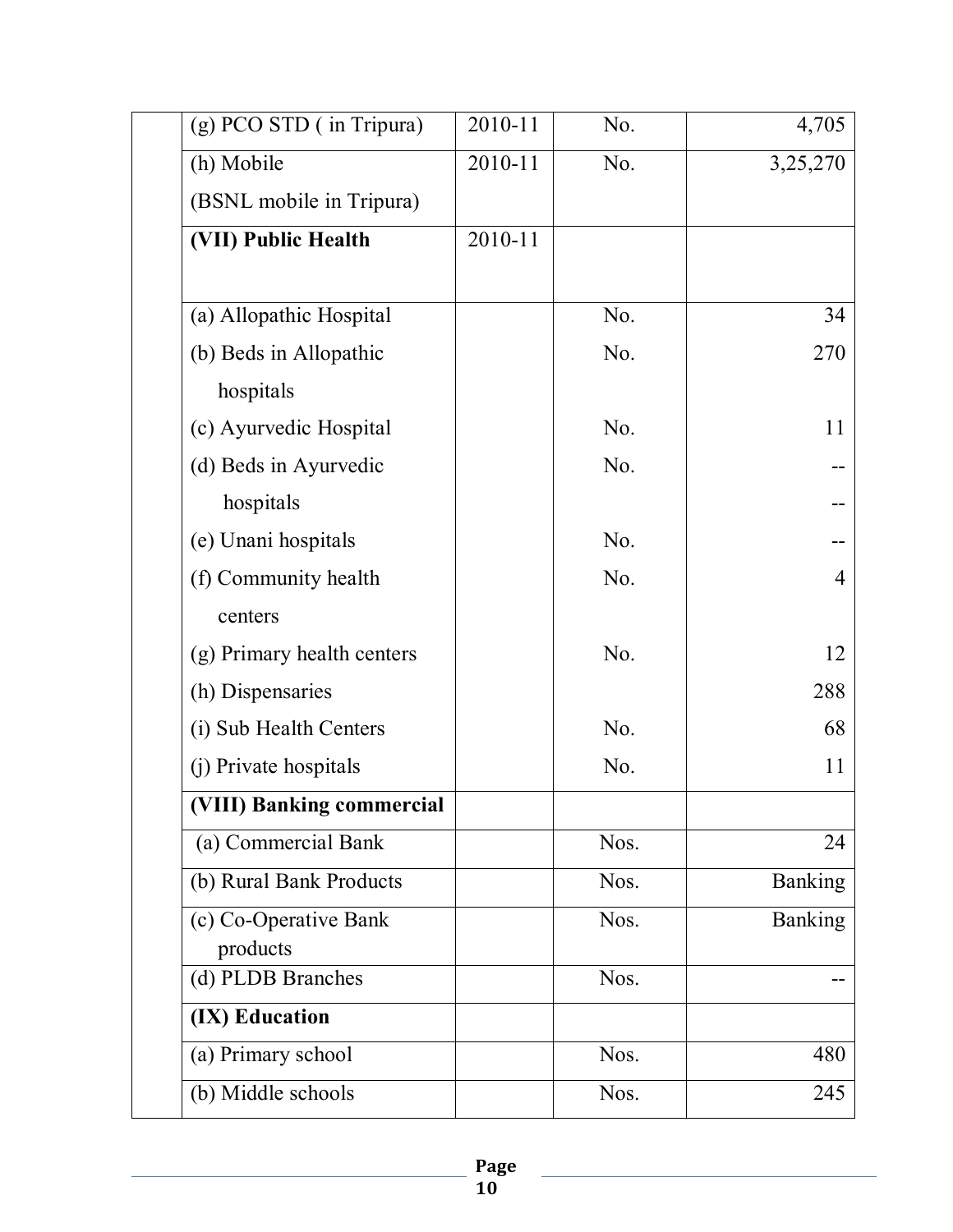| (c) Secondary $&$ senior | Nos. |  |
|--------------------------|------|--|
| secondary schools        |      |  |
| (d) Colleges             | Nos. |  |
| (e) Technical University | Nos. |  |

### **2.1 Existing Status of Industrial Areas in the Dhalai District:**

| Sr. | <b>Name of Industrial Area</b> | Location           | Area       |
|-----|--------------------------------|--------------------|------------|
| No. |                                |                    | (in Acres) |
|     | Integrated Infrastructure      | Lalchari, Ambassa. | 52.14      |
|     | Development Centre (IIDC),     |                    |            |
|     | under Implementation.          |                    |            |

|     | Name of Ind. | <b>Prevailing</b> | No of        | No of        | No of        | No. of    |
|-----|--------------|-------------------|--------------|--------------|--------------|-----------|
| S.  | <b>Area</b>  | <b>Rate Per</b>   | <b>Plots</b> | allotted     | Vacant       | Units in  |
| No. |              | (In Rs.)          |              | <b>Plots</b> | <b>Plots</b> | Productio |
|     |              |                   |              |              |              | n         |
|     | Nil          | Nil               | Nil          |              |              |           |

### **3. INDUSTRIAL SCENERIO OF TRIPURA WEST.**

### **3.1 Industry at a Glance ( As on 31.03.2012)**

| Sr. | Head                       | Unit | <b>Particulars</b> |
|-----|----------------------------|------|--------------------|
| No. |                            |      |                    |
|     | Registered Industrial Unit |      | 08 Nos. MSME       |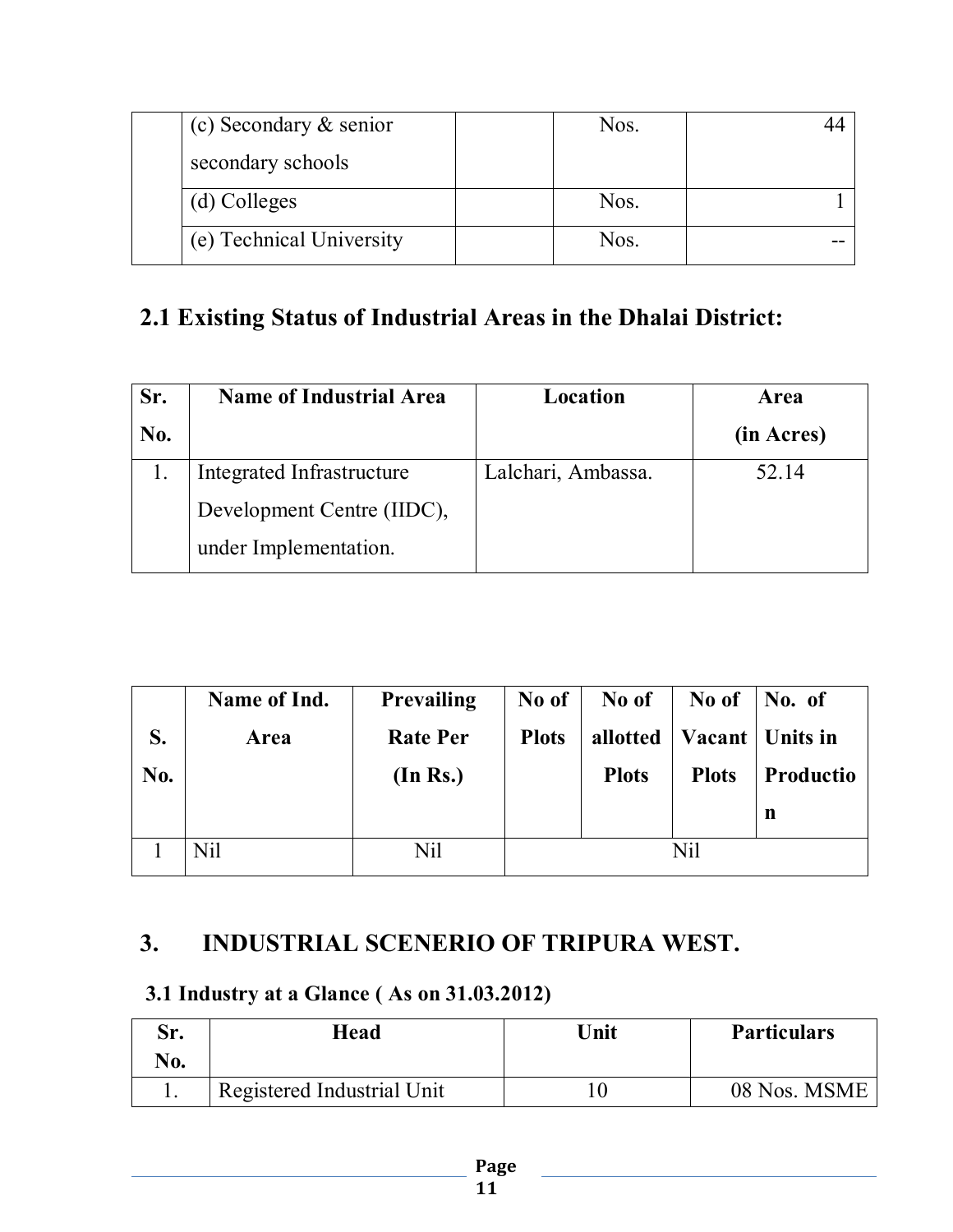|                |                                |                 | Part-II/ $02$         |
|----------------|--------------------------------|-----------------|-----------------------|
|                |                                |                 | Nos.Permanent         |
|                |                                |                 | <b>SSI</b> Registered |
|                |                                |                 | Unit                  |
| 2.             | <b>Total Industrial Unit</b>   | 10              |                       |
| 3 <sub>1</sub> | Registered Medium & Large      | Nil             |                       |
|                | units                          |                 |                       |
| 4.             | Estimated Average No. of daily | 1065            |                       |
|                | worker Employed in Small       |                 |                       |
|                | <b>Scale Industries</b>        |                 |                       |
| 5.             | Employment in Large $\&$       | <b>Nil</b>      |                       |
|                | <b>Medium Industries</b>       |                 |                       |
| 6.             | No. of Industrial Area         | 01 under        |                       |
|                |                                | Implementation. |                       |
| 7.             | Turnover of Small Scale Ind.   | 8.65 Crore      |                       |
| 8.             | Turnover of Medium & Large     | Nil             |                       |
|                | <b>Scale Industries</b>        |                 |                       |

### **3.2 YEAR WISE TREND OF UNITS REGISTERED**

|       | <b>YEAR</b> | <b>NUMBER OF</b>  | <b>EMPLOYMENT</b> | <b>INVESTMENT</b> |
|-------|-------------|-------------------|-------------------|-------------------|
|       |             | <b>REGISTERED</b> |                   | (lakh Rs.)        |
|       |             | <b>UNITS</b>      |                   |                   |
| Up to | 1984-85     | Data not          | Data not          | Data not          |
|       | 1985-86     | available with    | available with    | available with    |
|       | 1986-87     | Director of       | Director of       | Director of       |
|       | 1987-88     | Industries &      | Industries $\&$   | Industries $\&$   |
|       | 1988-89     | Commerce,         | Commerce,         | Commerce,         |
|       | 1989-90     | Tripura.          | Tripura.          | Tripura.          |
|       | 1990-91     |                   |                   |                   |
|       | 1991-92     |                   |                   |                   |
|       | 1992-93     |                   |                   |                   |
|       | 1993-94     |                   |                   |                   |
|       | 1994-95     |                   |                   |                   |
|       | 1995-96     |                   |                   |                   |
|       | 1996-97     |                   |                   |                   |
|       | 1997-98     |                   |                   |                   |
|       | 1998-99     |                   |                   |                   |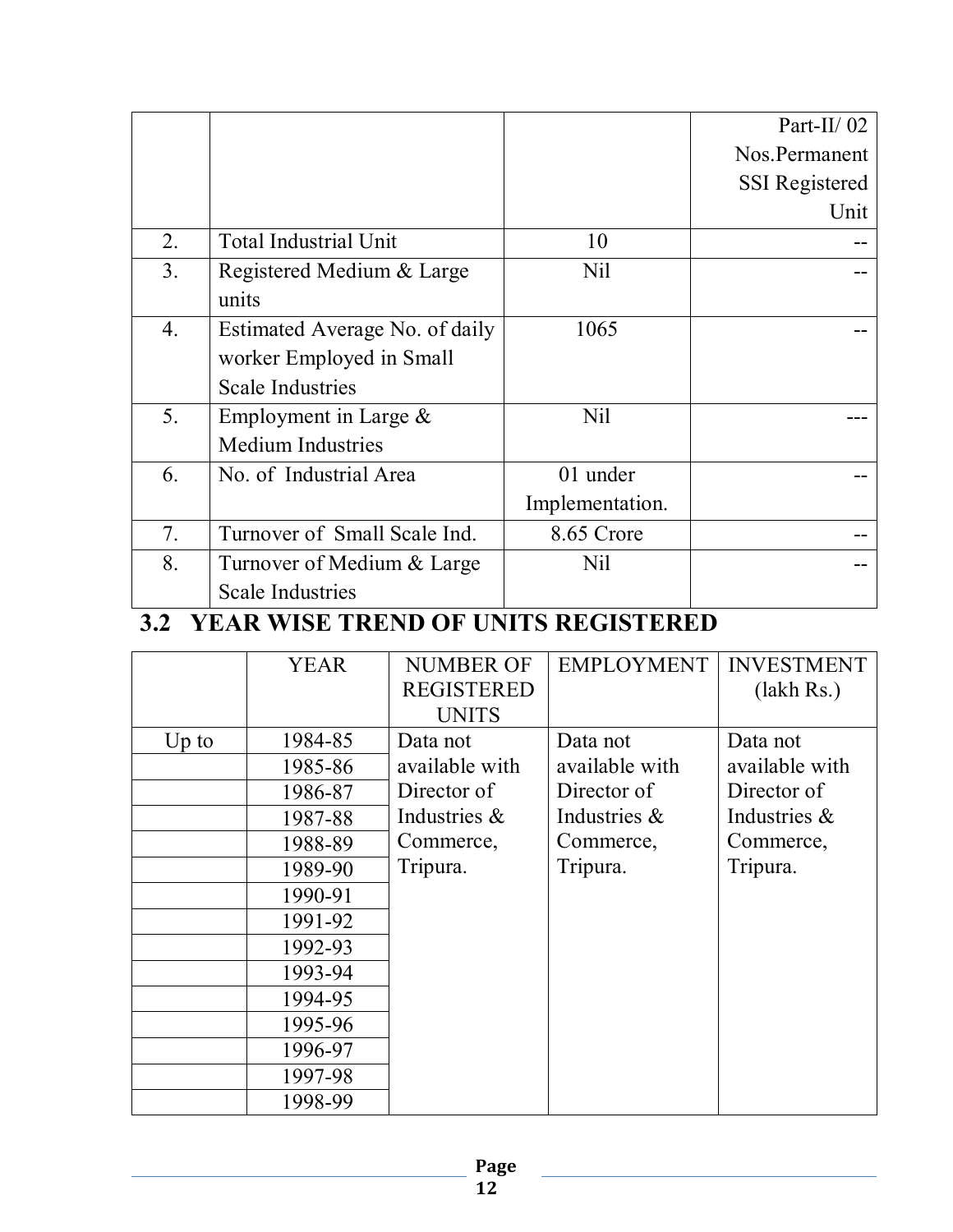|            | 1999-2000    |    |        |        |
|------------|--------------|----|--------|--------|
|            | 2000-01      |    |        |        |
|            | 2001-2002    |    |        |        |
|            | 2002-03      |    |        |        |
|            | 2003-04      |    |        |        |
|            | 2004-05      |    |        |        |
|            | 2005-06      |    |        |        |
| 31.03.2007 | 2006-07      |    | $-do-$ | $-do-$ |
|            | As on        |    |        |        |
|            | 31.03.2007   |    |        |        |
| 31.03.2008 | 2007-08      |    | $-do-$ | $-do-$ |
| 31.03.2009 | 2008-09      |    | $-do-$ | $-do-$ |
| 31.03.2010 | 2009-10      | 02 | $-do-$ | $-do-$ |
| 31.03.2011 | 2010-11      | 03 | $-do-$ | $-do-$ |
| 31.03.2012 | 2011-12      | 03 | $-do-$ | $-do-$ |
|            | <b>Total</b> | 08 |        |        |

**Source: DIC DHALAI**

# **3.3 DETAILS OF EXISTING MICRO & SMALL ENTERPRISES AND ARTISAN UNITS IN THE DISTRICT**

| <b>NIC</b>  | <b>TYPE OF</b>                 | <b>NUMBER</b> | <b>INVESTMENT</b> | <b>EMPLOYMENT</b> |
|-------------|--------------------------------|---------------|-------------------|-------------------|
| <b>CODE</b> | <b>INDUSTRY</b>                | OF UNITS      | (Lakh Rs.)        |                   |
| NO.         |                                |               |                   |                   |
| 20          | Agro based                     | 01            | 10.00             | 10                |
| 22          | Soda water                     |               |                   |                   |
| 23          | Cotton textile                 |               |                   |                   |
| 24.         | Woolen, silk & artificial      |               |                   |                   |
|             | Thread based clothes.          |               |                   |                   |
| 25.         | Jute $\&$ jute based           |               |                   |                   |
| 26.         | Ready-made<br>$\&$<br>garments |               |                   |                   |
|             | embroidery                     |               |                   |                   |
| 27.         | Wood/wooden<br>based           | 01            | 15.00             | 04                |
|             | furniture                      |               |                   |                   |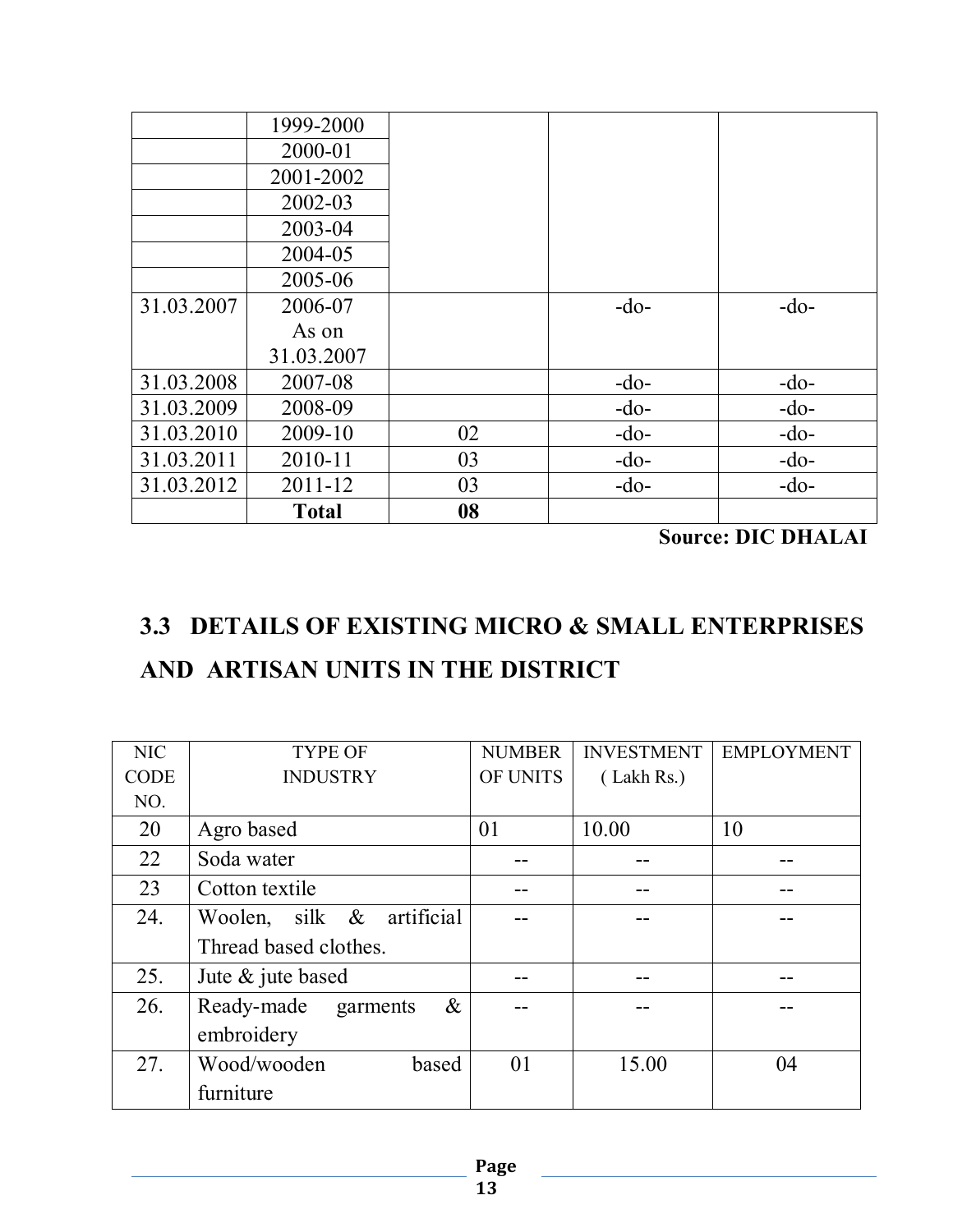| 28. | Paper & Paper products         | 0 <sub>1</sub> | 14.97 | 03 |
|-----|--------------------------------|----------------|-------|----|
| 29. | Leather based                  |                |       |    |
| 31. | Chemical/Chemical based        |                |       |    |
| 30. | Rubber, Plastic & petro based  |                |       |    |
| 32. | Mineral based                  |                |       |    |
| 33. | Metal based (Steel Fab.)       |                |       |    |
| 35. | Engineering units              |                |       |    |
| 36. | machinery<br>Electrical<br>and | 01             | 3.00  | 03 |
|     | transport equipment            |                |       |    |
| 97. | Repairing & servicing          |                |       |    |
| 01. | Others                         | 04             | 33.27 | 29 |
|     | Kachori Making                 |                |       |    |

Source: DIC DHALAI

### **3.4 Large Scale Industries / Public Sector undertakings**

#### **Diosgene producing unit**

A Diosgene producing unit set up by Tripura Forest Development and Plantation Corporation (TFDPC) is functioning in the state. The existing production capacity of 1 MT/year is projected to increase to 5 MT/year. The extraction from *Dioscorea* tubers and concentration process of Diosgene production involve two hazardous chemicals, namely the Hexane  $(C_6H_{14})$  and Sulphuric acid  $(H_2SO_4)$ . Hexane is stored within the unit (storage capacity is 12 kiloliter), whereas, sulphuric acid is not stored but is procurred as per need. At the present production capacity, the consumption rate of sulphuric acid is 9 MT/year; it is expected to increase to 45 MT/year with the projected capacity.

#### **Latex processing unit**

A large Latex processing unit has been set up by TFDPC at Takmachar. This unit tap and process the rubber to produce latex concentrate and other by products. The hazardous chemicals, which are used here for production of concentrate latex and different by products are: Sulphuric acid  $(H_2SO_4)$  and Ammonia (NH<sub>3</sub>). The rate of consumption of above mentioned chemicals are 250 MT/year and 45 MT/year respectively.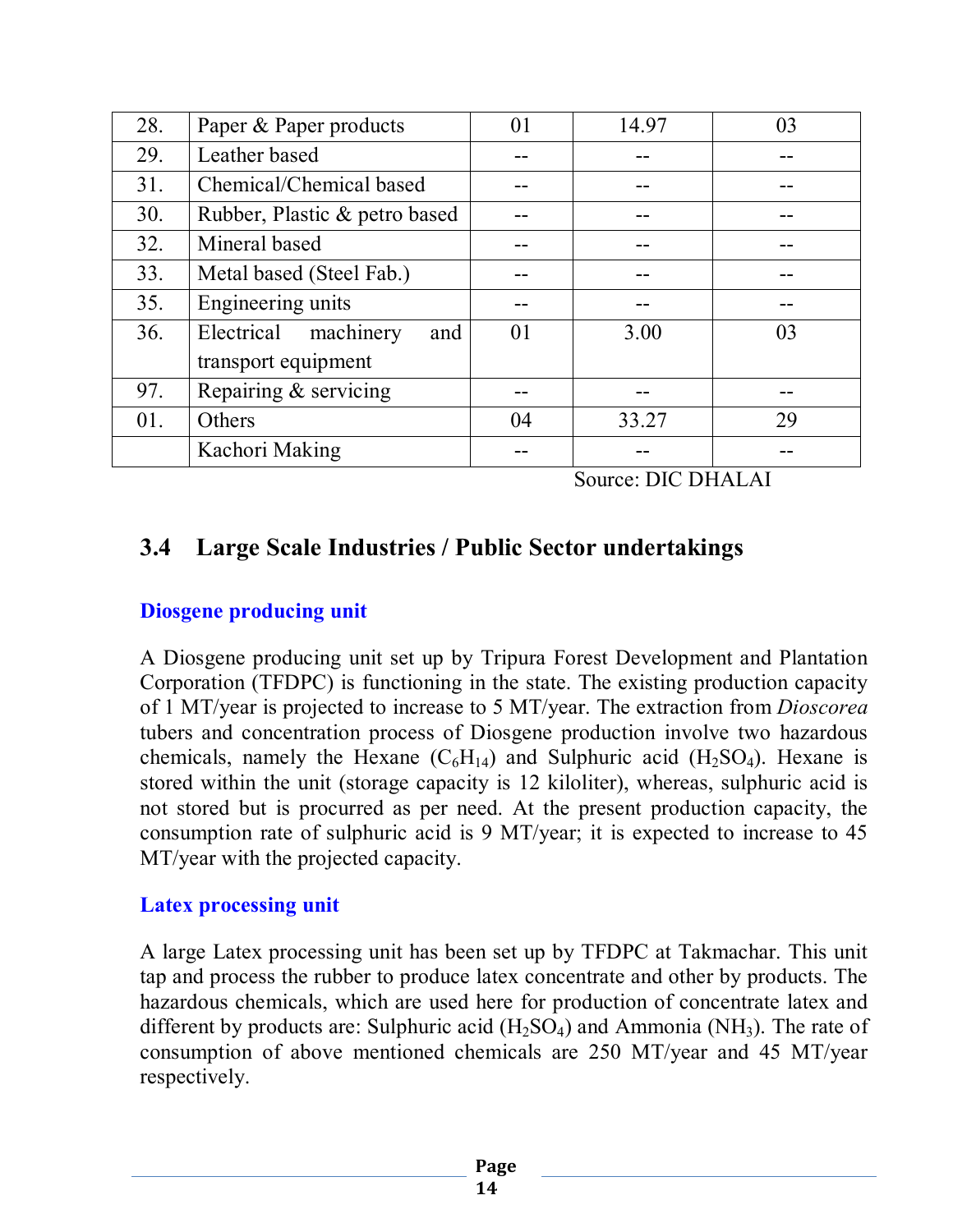#### **LPG bottling unit**

The solitary LPG bottling plant in the state has been set up by the Indian Oil Corporation at Bisalgarh of West district. The average inventory of LPG in this plant is 80 MT to 90 MT. While the average production capacity of the bottling plant is 5,000 MT/year.

In view of the current storage capacity being limited to 80 to 90 MT, the facility does not fall under the purview of Manufacture, Storage & Import of Hazardous Chemical Rules, (as per the schedule of 1998 & 2000, for an isolated storage, the minimum capacity should be 100 MT and above). However, concidering the future prospect, it will be advisable to ensure compliance of the extant rules.

#### **Bottling plants of alcoholic beverages**

At present there are two alcoholic beverage bottling plant situated (Gemini distillery at Bodhjanagar and Varuni distillery at Kumarghat Industrial Estate) in Tripura. The hazardous chemical used in these plants is Ethyl alcohol  $(C_2H_5OH)$ itself. The storage capacity of the above mentioned distilleries are 1800 liters and 1260 kiloliters respectively.

#### **Gas distribution pipelines**

The gas distribution pipelines in Tripura are installed by the Gas Authority of India Limited (GAIL). The natural gas collected at different gas gathering stations is distributed to different thermal power plants in Tripura through these pipelines. Keeping in mind the total storage capacity of different gas gathering stations  $(17,00,00 \text{ m}^3/\text{day})$ , these distribution pipelines also need to be attended as they convey the natural gas, which has the potential to cause hazard. Further, GAIL is also laying pipelines for city gas supply to domestic consumers. No EIA has been carried out for the said project.

### **3.5 Major Exportable Item:**

| <b>Export</b><br><b>Items</b> | 2003-04       | 2004-05       | 2006-07       | 2007-08       | 2010-11       |
|-------------------------------|---------------|---------------|---------------|---------------|---------------|
| Dry fish,                     | 1.37          | 1.46          | 0.81          | 1.60          | 1.69          |
| raw hides<br>& skin,          | <b>Crores</b> | <b>Crores</b> | <b>Crores</b> | <b>Crores</b> | <b>Crores</b> |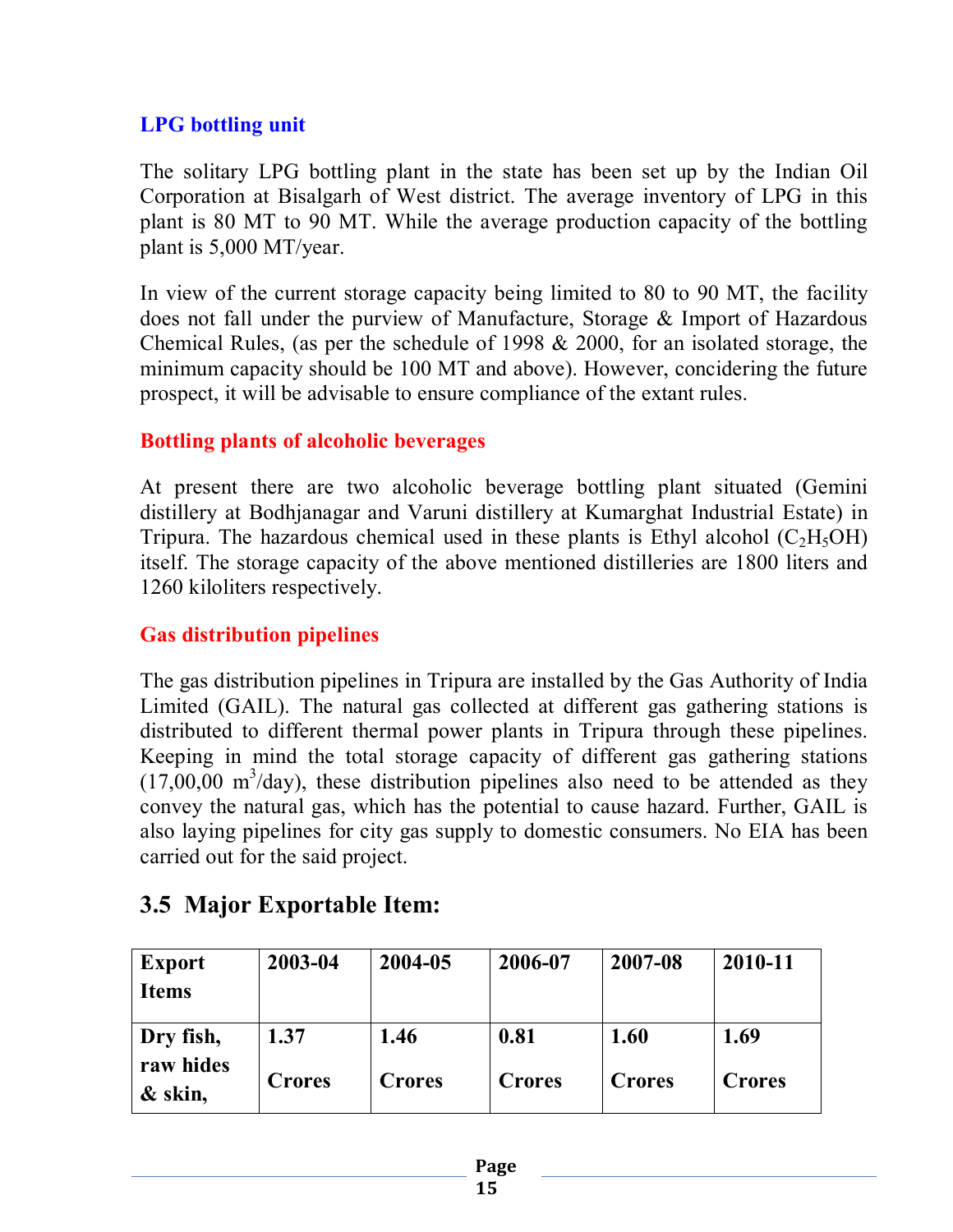| <b>Coir</b> |  |  |  |
|-------------|--|--|--|
| mattress,   |  |  |  |
| fresh       |  |  |  |
| ginger      |  |  |  |
|             |  |  |  |

### **3.6 Growth Trend:** Erratic

### **3.7 Vendorisation / Ancillarisation of the Industry:--Nil**

### **3.8. Medium Scale Enterprises –** 1 Nos.

There is a Pineapple juice concentration plant of North Eastern Regional Agriculture Marketing Corporation Ltd. (Neramac) situated at Nalkata. This is the only major industrial setup in the district. Apart from this, there are a lot of Handicraft industries in the unorganised sector. One of the major product of these industries are Incense sticks

### **3.8.1 List of the units in Dhalai & Near By Area**

- Bowry Plywood (North Tripura)
- Neramac Fruit Juice Concentrate Plant (North Tripura)
- Tea Factories (West Tripura)
- Jute Mills (West Tripura)
- Latex processing unit at Takmacher.

### **3.8.2 Major Exportable Item -** Nil

### **3.9 Service Enterprises: 03**

### **3.9.1 Potentials areas for service industry:**

- Auto Battery Servicing
- Automobile servicing center
- Clinical laboratory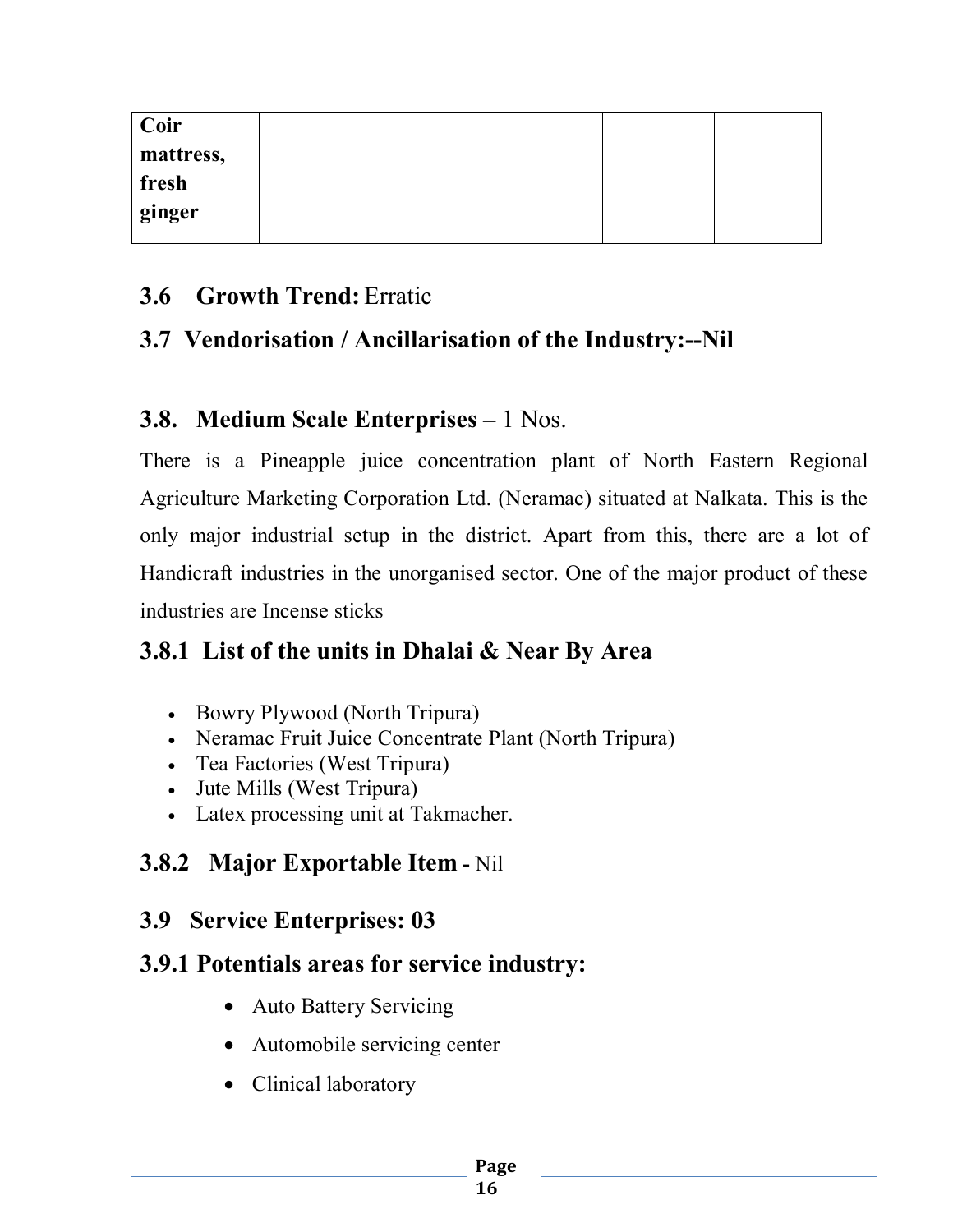- Compact disk circulating library
- Dyeing and printing
- Fast Food Center / Restaurants
- Internet Café
- Pest Control Service
- Printing Press
- Watches and Clocks Repairing, Sales and Services
- Cycle and Cycle Rickshaw Repairing
- Repairing of Household Electrical Appliances
- Repairing of Household Electronics Appliances
- Web Designing
- Photo Copying

### **3.10 Potential for new MSMEs**

- Paper Plates
- Injection Moulded Plastic Products
- PVC Pipes
- Disposable Syringes
- PVC Wires and Cables
- Plastic Folders and Files
- Detergent Cake and Powder
- Bakery Product
- Fruits and Vegetables Processing
- Noodles
- Potato and Banana Wafers
- Wooden Furniture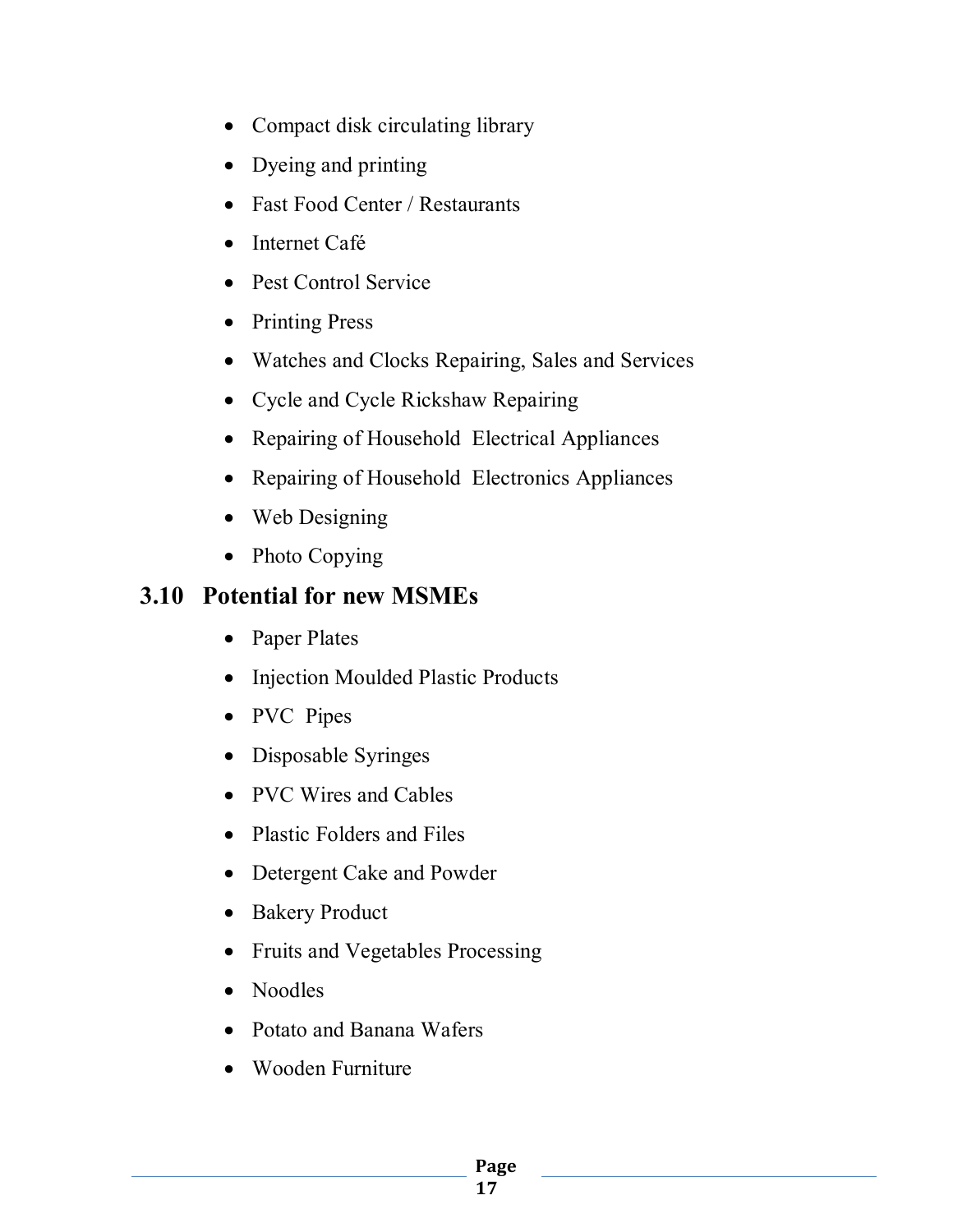- Agricultural Implements
- Sheet Metal Components
- Rolling Shutters
- Solar Water Heaters
- Sheet Metal Fabrication
- Steel Fabrication
- Steel Furniture
- Tyre Retreading
- General Machine shop
- Cattle Feed
- Auto Rubber Product

### **4. Existing Clusters of Micro & Small Enterprise:** Nil

### **4.1 DETAIL OF MAJOR CLUSTERS:**

- **4.1.1 Manufacturing Sector:** Yet to be identified
- **4.1.2 Service Sector:** Yet to be identified
- **4.2 Details for Identified cluster:** Yet to be identified
- **5. General issues raised by industry association during the course Of meeting :**
- 1. Facilities provided for Micro and Small Enterprises under Public Procurement Policy (CGSPP) may be made mandatory.
- 2. The freight charges may be increase for participants of NE Region to participate in Domestic Trade fair/ exhibition.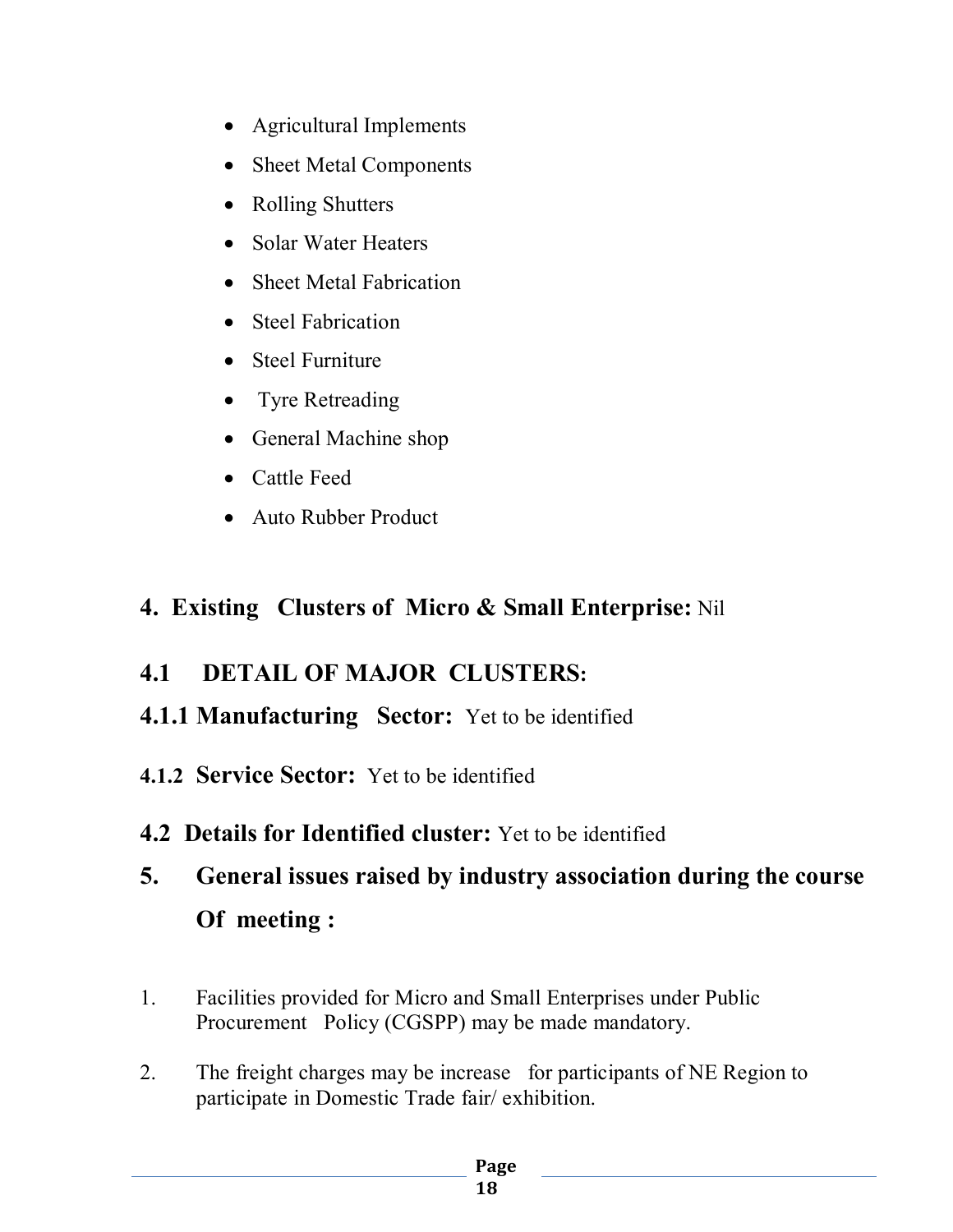- 3. Under DONER Schemes the Autonomous bodies of MSME DO Ministry of MSME GOI. are imparting long term training to the prospective Entrepreneurs of NE region free of cost. However the to and fro fare is to be born by the participants. Which may be reimbursed to facilitate the poor tribal's of this region.
	- **6. Prospects of Training programmes during 2012-13**

| S.No.          | Name of the | Subject                  | No of proposed  |
|----------------|-------------|--------------------------|-----------------|
|                | programme   |                          | programme to be |
|                |             |                          | conducted       |
| $\mathbf{1}$   | <b>ESDP</b> | Garments                 | 41 Nos.         |
|                |             | Manufacturing/Rexene     |                 |
|                |             | Bag and Fancy items,     |                 |
|                |             | Fancy cloth Bag          |                 |
|                |             | Making, Value added      |                 |
|                |             | Jute product, Hosiery    |                 |
|                |             | and woolen Garments,     |                 |
|                |             | <b>Computer Hardware</b> |                 |
|                |             | and maintenance, Soft    |                 |
|                |             | Toys etc.                |                 |
| $\overline{2}$ | <b>MDP</b>  | Marketing, Financial     | 8 Nos.          |
|                |             | management,              |                 |
|                |             | Taxation, etc.           |                 |
| $\overline{3}$ | <b>BSDP</b> |                          |                 |
| $\overline{4}$ | <b>EDP</b>  | General                  | 6 Nos.          |
| 5              | <b>IMC</b>  | General                  | 41 os.          |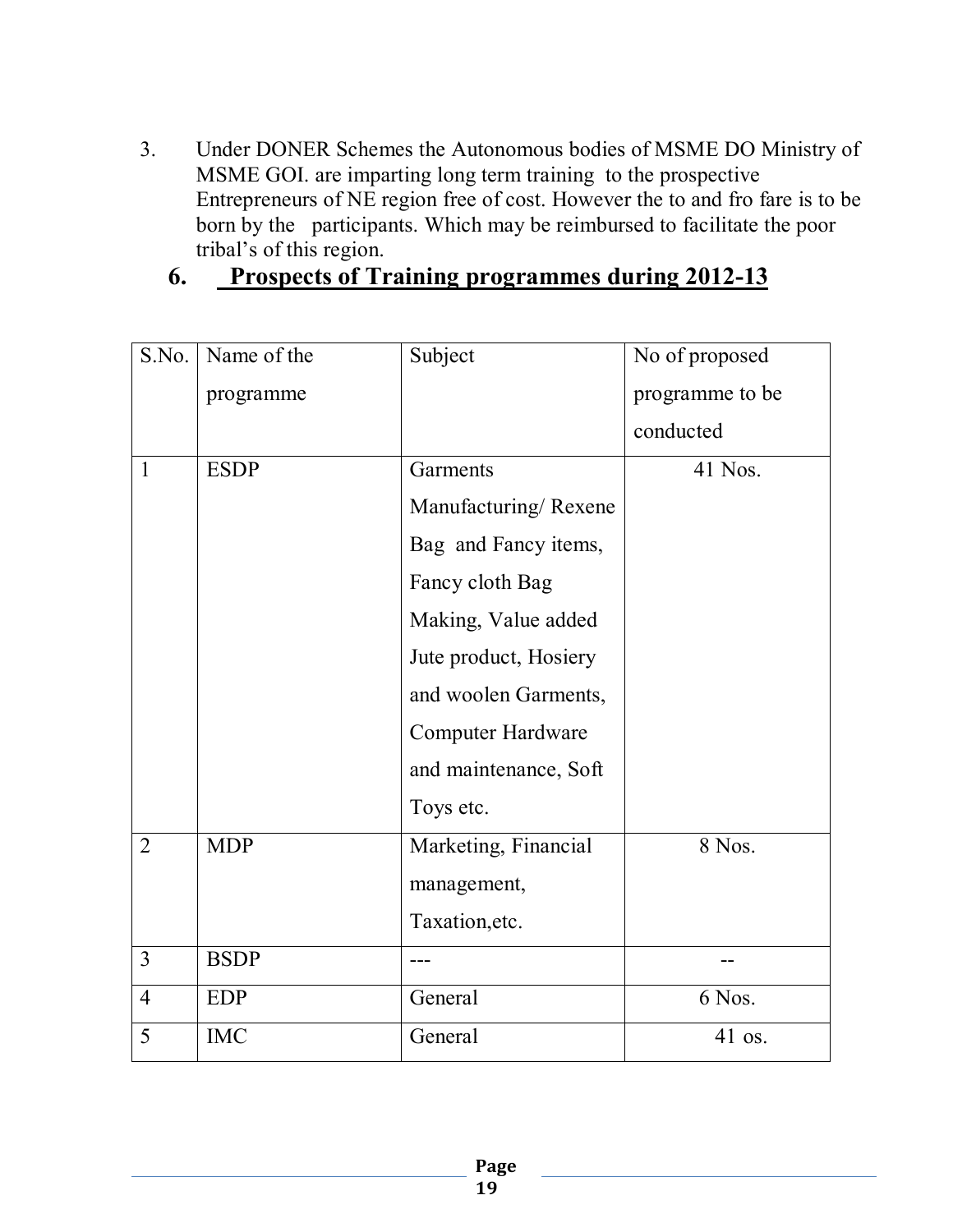# **7. Action plan for MSME Schemes during 2012-13:**

| S.  | Name of the Scheme                   | Proposed activity on the scheme      |
|-----|--------------------------------------|--------------------------------------|
| No. |                                      |                                      |
| 1.  | MSE-CDP                              | Publicity of MSE-CDP Scheme.         |
| 2.  | ISO - 9000 / 14000/ HACCP            | Publicity of ISO 9000 reimbursement  |
|     | reimbursement                        | scheme.                              |
| 3.  | MSE-MDA                              | Publicity of scheme                  |
| 4.  | <b>CLCSS</b>                         | Publicity of scheme                  |
| 5.  | Capacity Building &                  | Publicity of scheme                  |
|     | strengthening of data base           |                                      |
| 6.  | International cooperation            | Publicity of scheme                  |
| 7.  | <b>TREAD</b> for women               | Publicity of scheme                  |
| 8.  | <b>VDP</b>                           | State level VDP will be conducted.   |
| 9.  | National awards                      | More and More MSEs will be           |
|     |                                      | motivated to participate in National |
|     |                                      | Award.                               |
| 10. | <b>NMCP</b> schemes                  |                                      |
|     | I. Lean Manufacturing                | Publicity of scheme                  |
|     |                                      |                                      |
|     | <b>II</b> Design Clinic              | Publicity of scheme                  |
|     | <b>III</b> Market assistance & Tech. | Publicity of scheme                  |
|     | up gradation                         |                                      |
|     | <b>IV QMS/QTT</b>                    | Publicity of scheme                  |
|     | V Tech. & quality up gradation       | Publicity of scheme                  |
|     | support                              |                                      |
|     | VI ICT                               | Publicity of scheme                  |
|     | <b>VII Bar Code</b>                  | Publicity of scheme                  |
|     | <b>VIII IPR</b>                      | One Day Sensitization Programme      |
|     |                                      | will be organized.                   |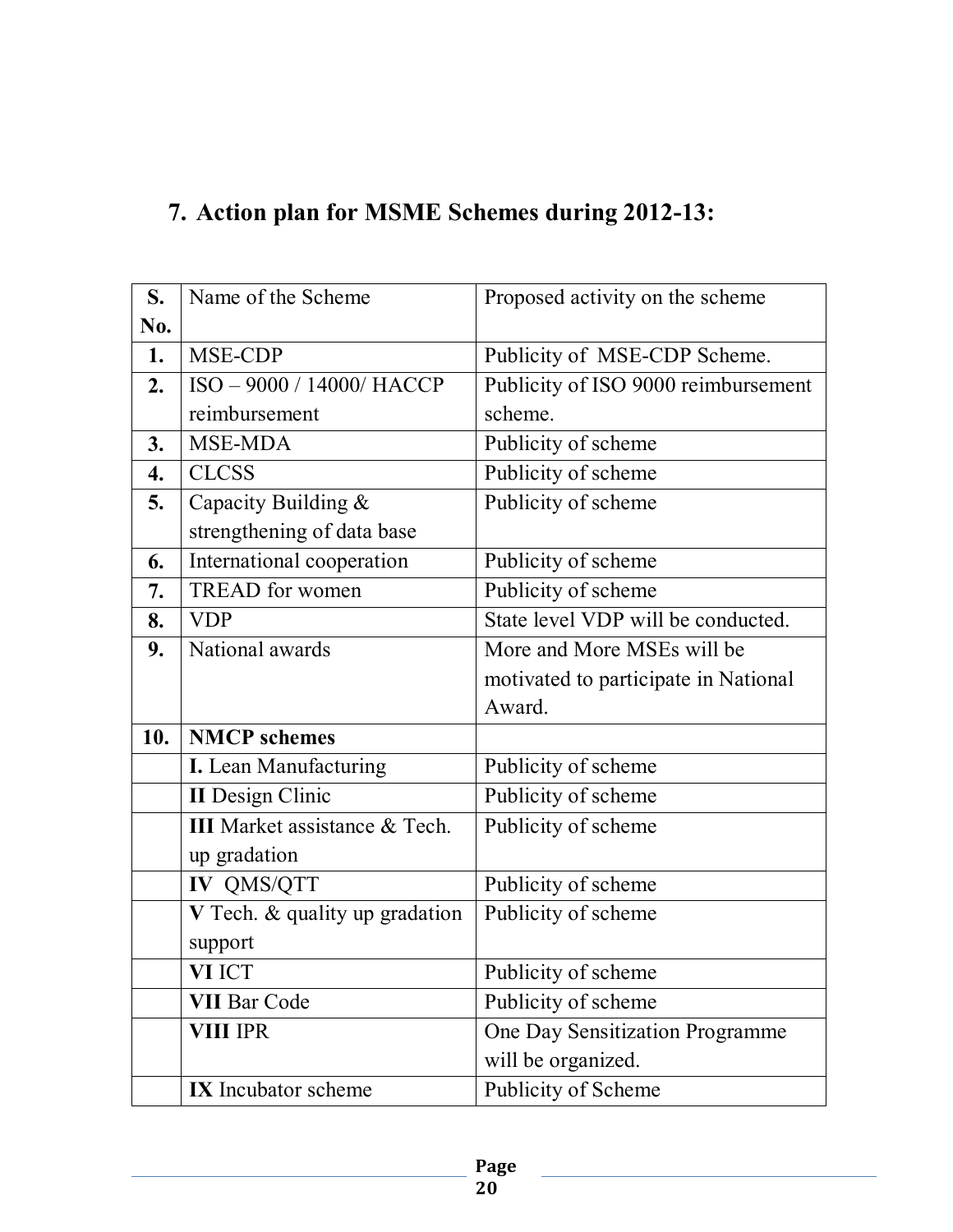### **8. STEPS TO SET UP MSMEs:**

Following are the brief description of different agencies for rendering assistance to the entrepreneurs.

| S.               | Type of assistance                  | Name and address of agencies   |
|------------------|-------------------------------------|--------------------------------|
| No               |                                     |                                |
| 1.               | Provisional Registration            | District Industries Center,    |
|                  | Certificate                         | Jawahar Nagar, Dhalai.         |
|                  | $(EM-1)$ & Permanent                |                                |
|                  | Registration Certificate (EM-II)    |                                |
| 2.               | Identification of Project Profiles, | MSME-Development Institute,    |
|                  | techno-economic and managerial      | Advisor Chowmuhani,            |
|                  | consultancy services, market        | Krishnanagar                   |
|                  | survey and economic survey          | Road, Agartala. 799001         |
|                  | reports.                            |                                |
|                  |                                     |                                |
| 3 <sub>1</sub>   | Land and Industrial shed            | TIDC Ltd, Indutries Building,  |
|                  |                                     | (1 <sub>st</sub> Floor)        |
|                  |                                     | Khejur Bagan                   |
|                  |                                     | P.O. Kunjaban. Agartala-       |
|                  |                                     | 799006 Tripura (West)          |
| $\overline{4}$ . | <b>Financial Assistance</b>         | All Financial Institutions and |
|                  |                                     | Banks.                         |
| 5.               | For raw materials under Govt.       | NSIC Ltd.,                     |
|                  | Supply                              | Indranagar, EDIT Campus,       |
|                  |                                     | Opposite ITI,                  |
|                  |                                     | Agartala - 799006.             |
|                  |                                     |                                |
| 6.               | Plant and machinery under hire /    | $-do$ -                        |
|                  | purchase basis.                     |                                |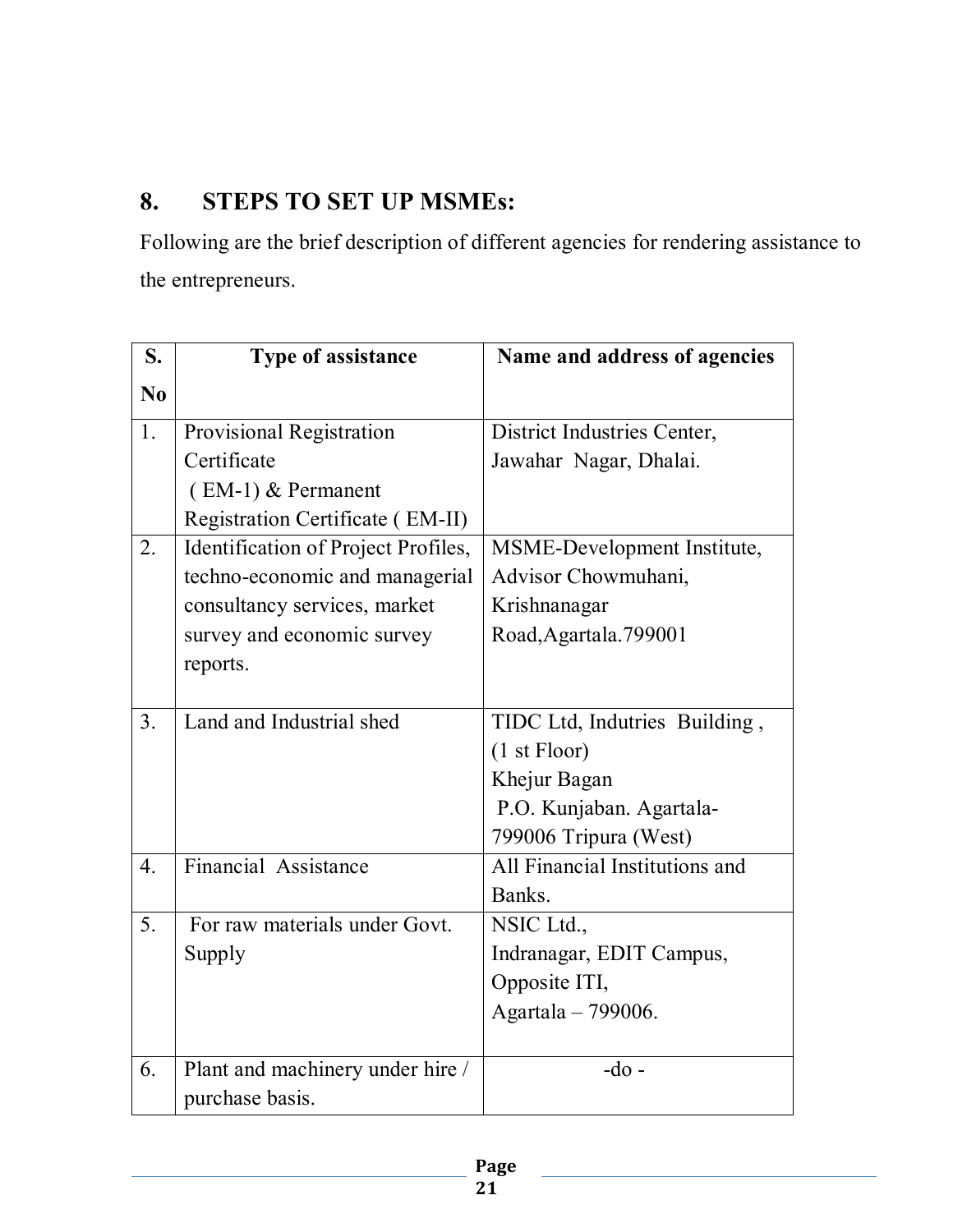| 7.  | Power/Electricity                 | TSESC, Dhalai.                                       |
|-----|-----------------------------------|------------------------------------------------------|
| 8.  | Technical Know-how.               | 1) MSME-Development Institute<br>Advisor Chowmuhani, |
|     |                                   | Krishnanagar Road,<br>Agartala.799001                |
|     |                                   | 2) NRDC of India New Delhi.                          |
| 9.  | Quality & Standard                | BIS, Guwahati                                        |
| 10. | Marketing / Export Assistance     | 1. MSME-Development Institute                        |
|     |                                   | Advisor Chowmuhani,                                  |
|     |                                   | Krishnanagar Road,                                   |
|     |                                   | Agartala.799001                                      |
|     |                                   | 2. NSIC Ltd.,                                        |
|     |                                   | Indranagar,                                          |
|     |                                   | EDIT Campus,                                         |
|     |                                   | Opposite ITI,                                        |
|     |                                   | Agartala - 799006                                    |
|     |                                   | 3. DRDA, Dhalai.                                     |
|     |                                   | 4.KVIC, Agartala.                                    |
|     |                                   | 5. Director Handloom,                                |
|     |                                   | <b>Handicrafts and Sericulture</b>                   |
|     |                                   | P.N. Complex, Gurkhabasti,                           |
|     |                                   | Agartala - 799 006                                   |
| 11. | <b>Other Promotional Agencies</b> | a. DIC, Dhalai.                                      |
|     |                                   | b. KVIB, Tripura West.                               |